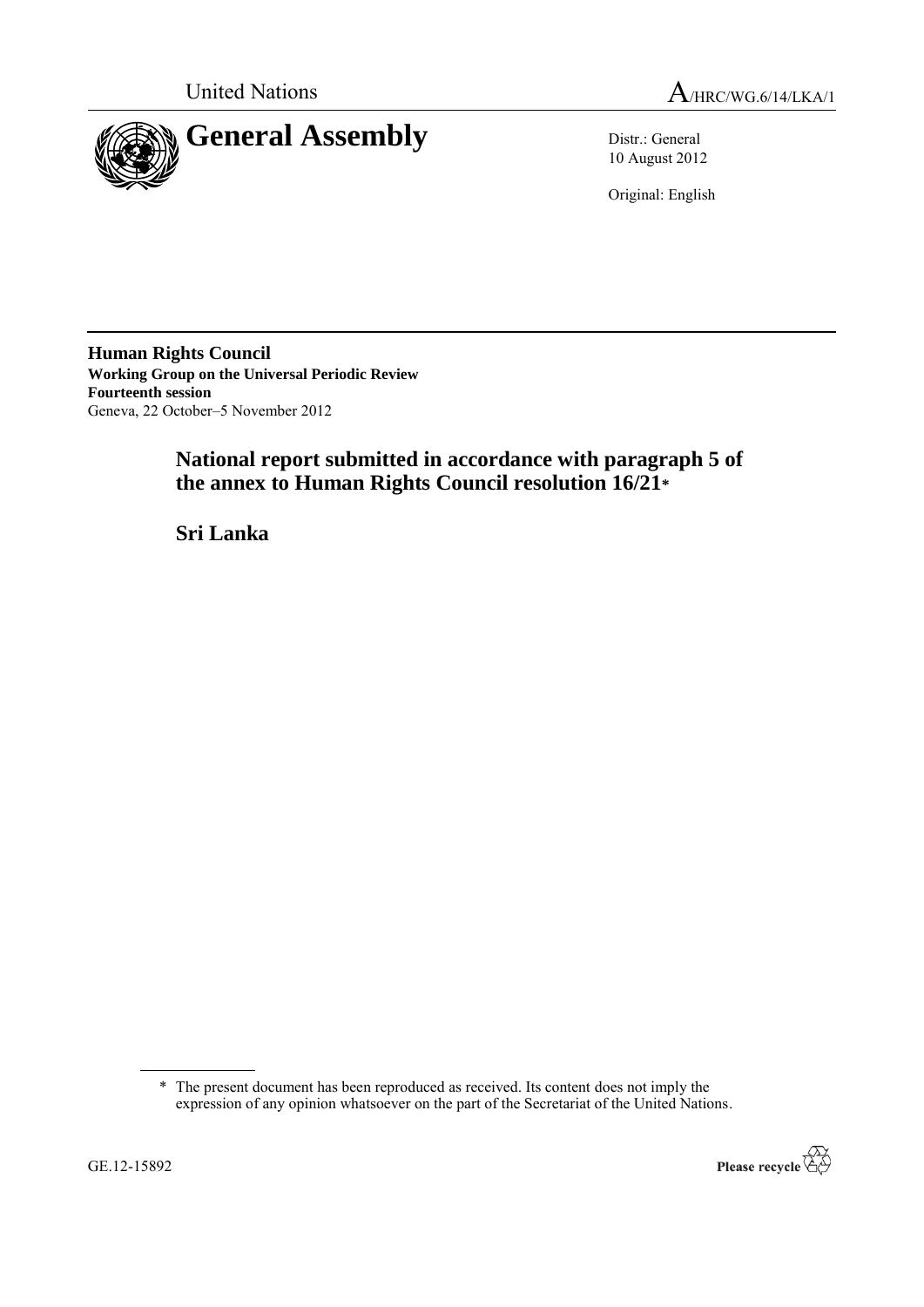## **A/HRC/WG.6/14/LKA/1**

# Contents

|       |                                                                                                                                                                 | Paragraphs | Page           |
|-------|-----------------------------------------------------------------------------------------------------------------------------------------------------------------|------------|----------------|
| Ι.    |                                                                                                                                                                 | $1 - 7$    | 3              |
| Π.    | Methodology and consultation process followed in the preparation of                                                                                             | $8 - 10$   | $\overline{4}$ |
| III.  |                                                                                                                                                                 | $11 - 46$  | 5              |
|       | A.                                                                                                                                                              | $11 - 18$  | 5              |
|       | В.                                                                                                                                                              | $19 - 45$  | 6              |
|       | C.<br>Adoption and implementation of the National Action Plan for the Promotion                                                                                 | 46         | 10             |
| IV.   | Promotion and protection of human rights on the ground: implementation of                                                                                       | $47 - 48$  | 10             |
| V.    |                                                                                                                                                                 |            | 13             |
|       | A.                                                                                                                                                              |            | 13             |
|       | <b>B.</b>                                                                                                                                                       |            | 18             |
| VI.   | Identification of achievements, best practices, challenges and constraints in<br>relation to the implementation of accepted recommendations and the development | 49         | 26             |
| VII.  | Key national priorities, initiatives and commitments undertaken                                                                                                 | 50         | 26             |
| VIII. | Expectations in terms of capacity-building and requests, if any, for technical                                                                                  | 51         | 26             |
| IX    |                                                                                                                                                                 | 52         | 27             |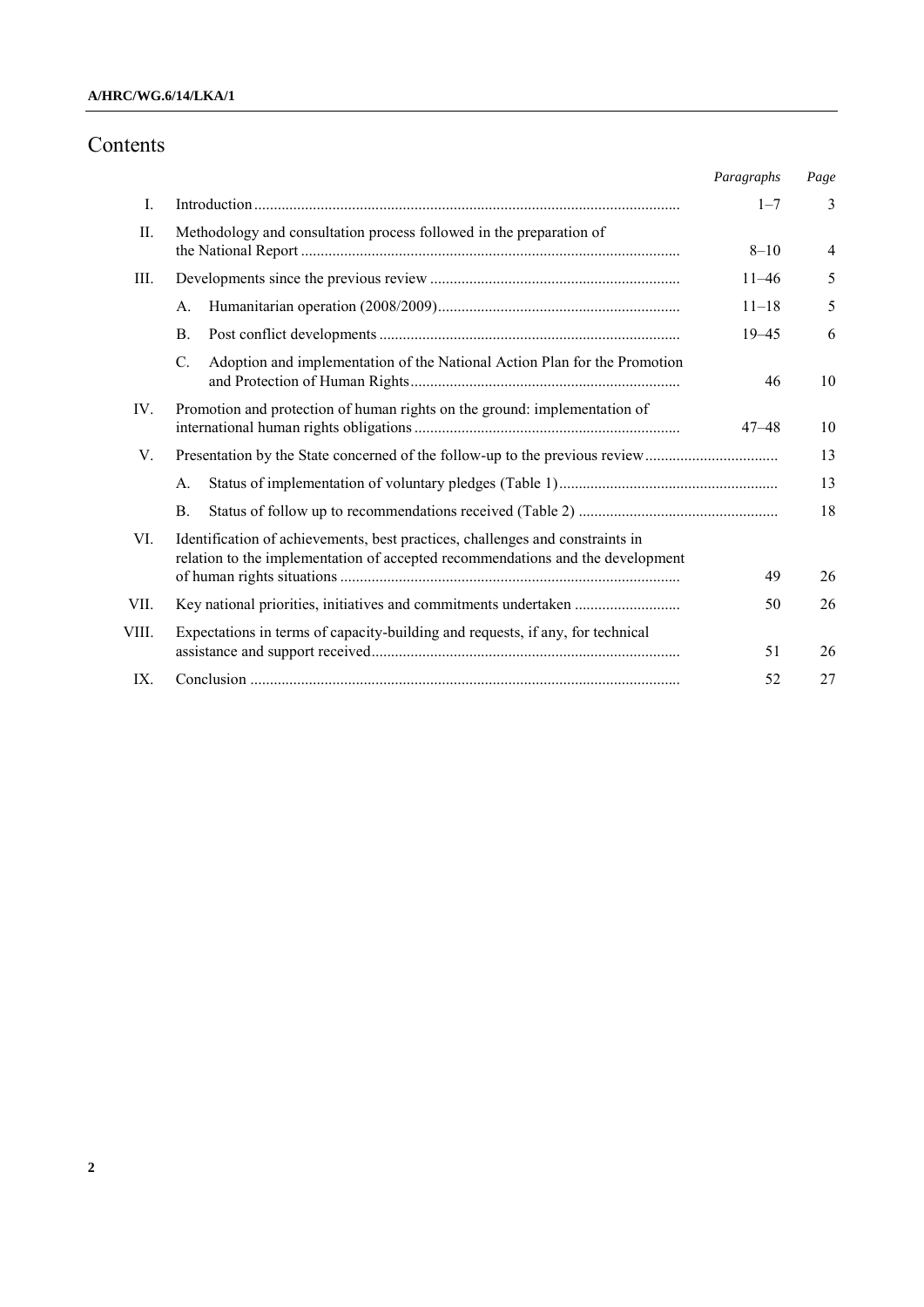# **I. Introduction**

1. Sri Lanka is pleased to submit its national report for the  $14<sup>th</sup>$  Session of the Working Group.<sup>1</sup> As consistently maintained Sri Lanka considers the UPR to be the most appropriate forum at which human rights related matters pertaining to a country should be discussed, together with voluntary engagements under the human rights treaties and interactions with special procedures mechanisms. This is despite two unhelpful attempts to needlessly draw attention to the situation in Sri Lanka in the Council in 2009 and again this year. These illconceived, unwarranted, unnecessary and intrusive attempts did not result in any tangible benefits for the Sri Lankan people over and above what the Government of Sri Lanka (GoSL) set out to do and has been able to achieve for them. Sri Lanka regularly briefs the Council on gains made, challenges faced and future plans vis-à-vis the human rights situation in the country. Participation in the new interactive, collaborative and inclusive mechanism, the UPR, must be viewed as part of that ongoing effort.

2. Sri Lanka today is a stable, united and forward-looking country. Our polity has enjoyed being constitutionally governed and being part of a vibrant democracy for over 64 years as an independent nation. The nation has achieved peace and social tranquility by the military defeat of one of the worst manifestations of terrorism the world has seen in recent times – the Liberation Tigers of Tamil Eelam (LTTE). The humanitarian operation ensured for the people of the North and East their right to live in dignity and restored democratic freedoms. It also ensured for the rest of the country freedom from fear of terrorist attacks. Sri Lanka is now consolidating gains made in economic, political, social and cultural spheres and our potential for advancement has increased exponentially. Equity in economic development, eliminating regional disparities, and guaranteeing equality of opportunity for every Sri Lankan no matter where they live, their ethno-cultural background, the language spoken or religion professed, remain the national priority.

3. Sri Lanka"s multi-ethnic, multi-religious, multi-lingual and multi-cultural character which has been preserved in the face of conflict and terrorism, equips us to face the unique challenges and opportunities ahead.

4. Sri Lanka"s Constitution gives pride of place to Fundamental Rights in Chapter III which provides exclusive jurisdiction to the Supreme Court to ensure expeditious legal remedy. Article 3 recognizes that the sovereignty of the people is inalienable and includes the powers of government, fundamental rights and franchise. Article 4 (d) casts a positive obligation on the Executive, the Legislature and the Judiciary to respect, secure and advance fundamental rights. The Constitution *inter alia* recognizes the right to freedom of thought, conscience and religion, freedom from torture, or cruel, inhuman or degrading treatment or punishment; right to equality, freedom from arbitrary arrest, detention and punishment; prohibition against retro-operative penal legislation; freedom of speech, assembly, association, occupation and movement. The rights to freedom of thought, conscience and religion and the right to freedom from torture are enshrined as absolute and non-derogable rights.

5. Sri Lanka accords the highest priority to active participation in the multilateral treaty framework relating to human rights and is party to seven core human rights treaties. The international Conventions subscribed to by Sri Lanka have been given effect to in accordance with the constitutional process through specific constitutional provision, the enactment of substantive legislation and through subsidiary legislative instruments. Sri Lanka also continues to actively engage with the OHCHR and an invitation was extended in 2011 to the UN High Commissioner for Human Rights to visit the country.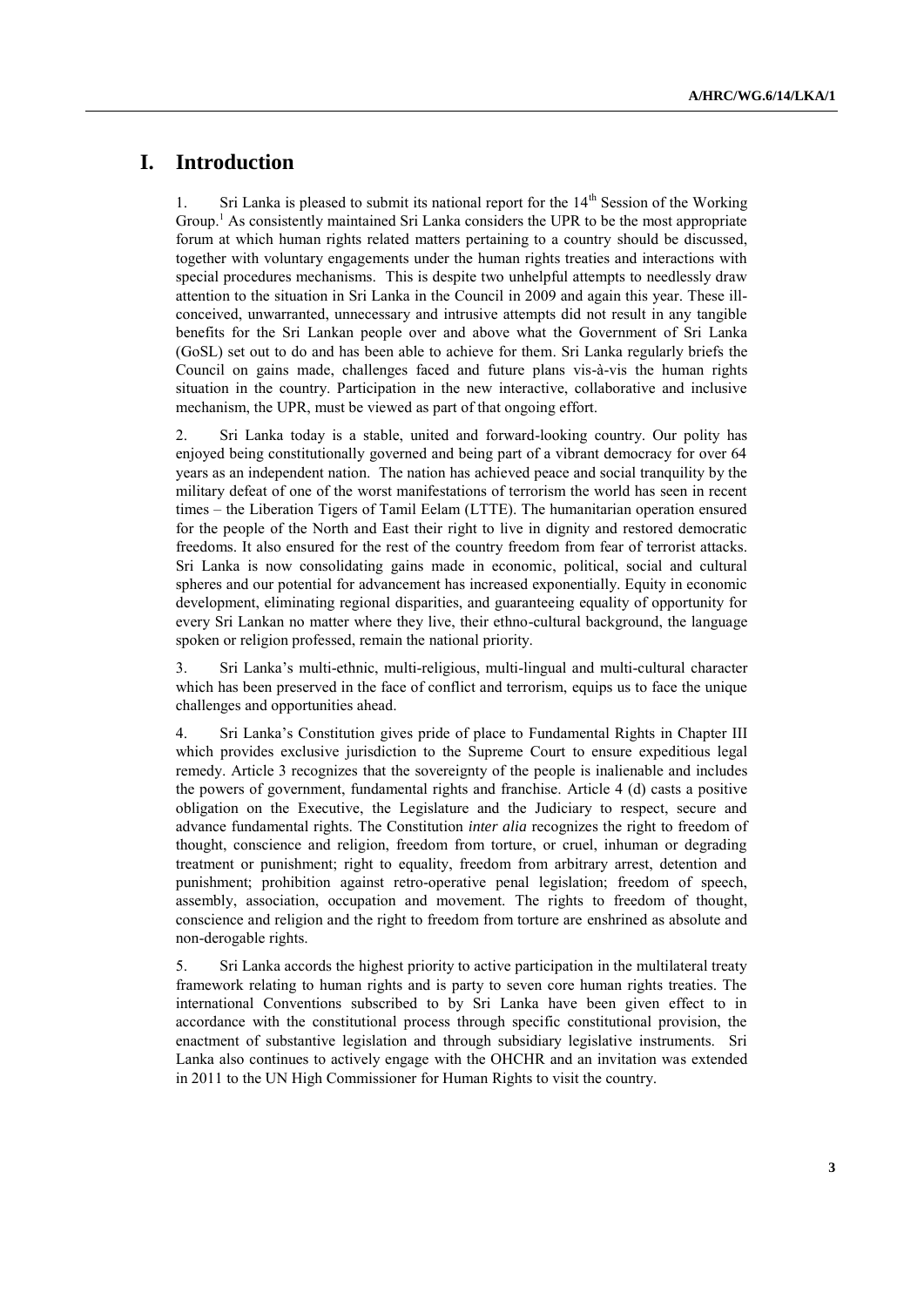6. Despite nearly 30 years of conflict against terrorism, we successfully sustained the wellbeing of our people. This has been confirmed by the UNDP's Human Development Report (2011) which has given Sri Lanka a value of 0.691 in its human development index.<sup>2</sup> This has been achieved by the consistent investment in public services such as health, education and the provision of economic opportunity, including the provision of public services and the payment of salaries to public servants, even in areas that were unlawfully occupied by the LTTE.

7. Notwithstanding their military defeat and being proscribed in 32 countries, the LTTE's international network and sympathizers continue to espouse the agenda of destabilization and separatism. Their attempts to misinform host governments, opinion makers including media and the Sri Lankan expatriate community by blatant falsehood, propaganda and misinformation, proceed unabated. Their financial and other links with international criminal organizations continue to pose a threat to Sri Lanka and the international community. The substantial resources they possess enable them to sustain a vicious campaign of disinformation, and destabilize peace efforts with a view to undermining the reconciliation process.

## **II. Methodology and consultation process followed in the preparation of the National Report**

8. The need for the protection and promotion of human rights was duly recognized in the very special place that human rights were accorded in the Constitution. This provision sensitized the people to their rights as citizens of the country. However, the internecine conflict prevented the full development of these rights as envisaged. Sri Lanka, in recognition of the need to give full effect to human rights, pledged at the UPR of 2008, a National Action Plan for the Promotion and Protection of Human Rights (NHRAP), giving full effect to the intent of the framers of our autochthonous Constitution. The Lessons Learnt and Reconciliation Commission (LLRC) established in 2010 further buttressed this process.

9. In the formulation of this national report, a broad and inclusive process of consultation involving Government focal points and civil society representation was followed. The substantive basis of consultation were issues pertaining to the consultation were issues pertaining to the implementation of the recommendations accepted and pledges made in 2008 as well as other matters of immediate concern. In this context, stakeholders were invited to raise matters of relevance and submit written representations to be considered by the Government. This consultative process is ongoing.

10. The formulation and implementation of the NHRAP is an integral part of Sri Lanka"s national report, which, *inter alia*, sets out, in a time-bound manner, the measures being adopted in the protection and promotion of human rights, taking into consideration the recommendations of special procedures mechanisms, treaty bodies as well as national priorities. Government focal points and civil society representation were invited to participate in the formulation of the NHRAP from inception. Drafting committees that prepared the initial version of the NHRAP were, by and large, constituted from Government and non-government personnel on the basis of equal representation.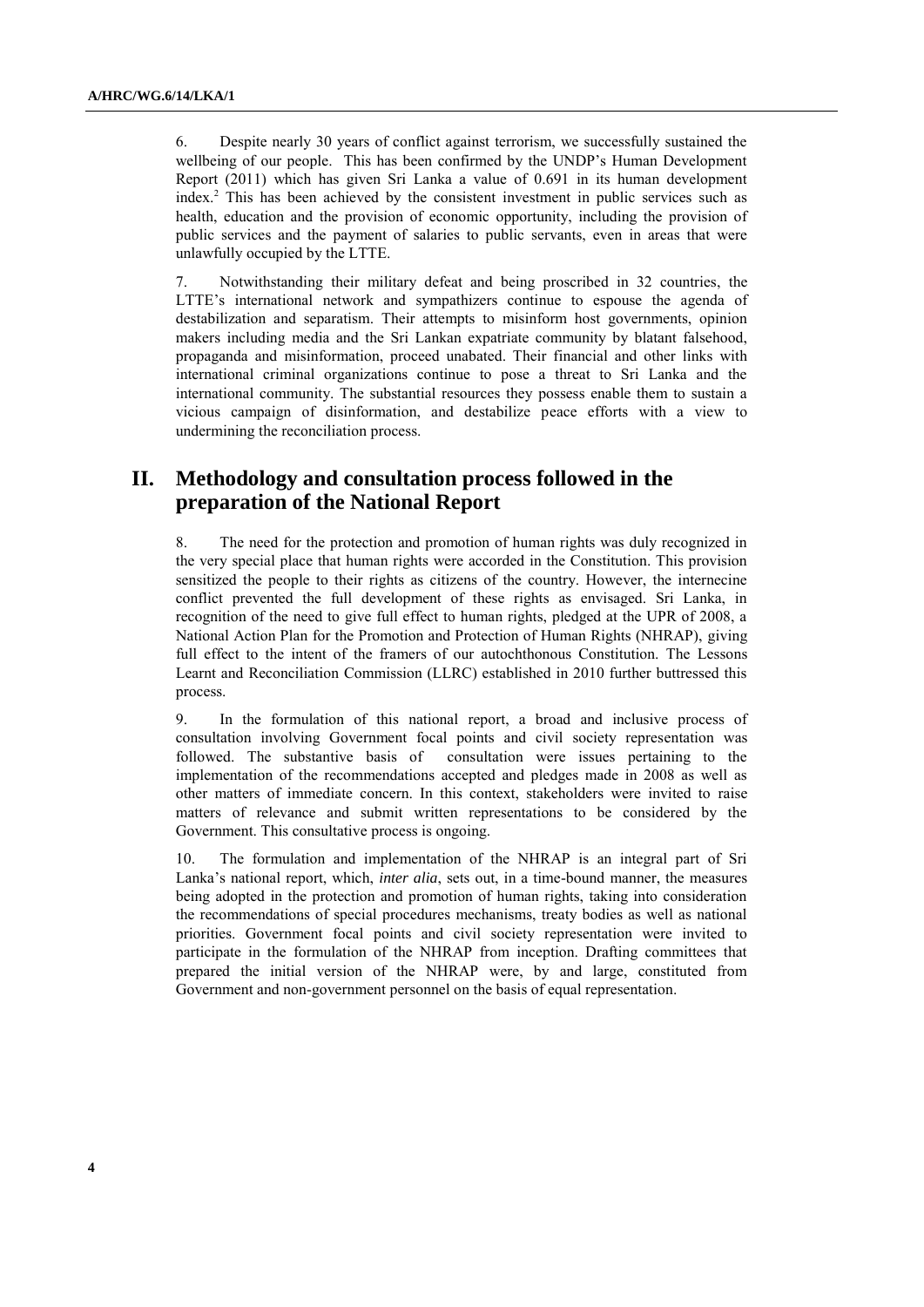## **III. Developments since the previous review**

## **A. Humanitarian operation (2008/2009)**

11. The GoSL repeatedly attempted to engage the LTTE in peace talks with a view to arriving at a negotiated settlement. On each occasion, the LTTE used cessation of hostilities to rearm, regroup and strengthen its offensive capabilities. A peace process facilitated by the Norwegian Government in 2002 was still nominally in place in July 2006, when the LTTE"s many transgressions of the ceasefire agreement culminated in its closure of a vital sluice gate at Mavil Aru in the Eastern Province. This cut off access to water for thousands of people (9,510 Muslims, 8,013 Sinhalese and 4,439 Tamils living in 20 villages), and to vast tracts of irrigable land, resulting in an immediate and grave threat to human livelihoods and existence.

12. Faced with the prospect of an imminent humanitarian disaster, the GoSL launched a limited military operation to restore access to water. While this operation was underway, the LTTE launched attacks on Security Forces positions in the North and East of Sri Lanka. Given the immediate threat to civilian lives, the GoSL launched the Humanitarian Operation to free the people of the North and East from LTTE control and liberate all its citizens from terror.

13. The GoSL acted with restraint to protect civilians throughout the Humanitarian Operation. A "zero civilian casualty" policy was adopted, and every precaution taken to minimise collateral damage during the fighting. increasingly isolated and desperate LTTE leadership surrounded itself with a human shield comprising many thousands of civilians for self preservation. After the liberation of Kilinochchi in January 2009, the GoSL made every effort to encourage the movement of civilians to government-controlled areas including conveying messages through the UN and the ICRC. However, the LTTE forcibly prevented most attempts by the civilians to escape.

14. The GoSL did not, at any stage, corral the civilian population in the Wanni. The forced movement and corralling of civilians was an act of the LTTE, which blatantly used civilians as a human shield.

15. For the purpose of protecting civilians held by the LTTE, the GoSL identified areas of large civilian concentrations and instructed Security Forces to avoid firing into such areas. This was how the "No Fire Zone" (NFZ) came into being. The assertion that Security Forces declared areas NFZs and forced people into them is a gross distortion. A NFZ was identified to provide a reference point for Security Forces to take precautions in planning operations. These zones were readjusted having regard to the movement of civilians under LTTE compulsion. Announcements on radio and through loudspeakers, airdropped leaflets, and requests conveyed through international agencies were used to inform civilians of safe locations and encourage them to escape from the conflict area. Through an abundance of caution, Unmanned Aerial Vehicles (UAVs) were deployed over these areas to make an accurate assessment of the ground in which civilians were held. Nearly 300,000 civilians were successfully rescued from LTTE captivity during the operation.

16. Recognizing the requirement to cater to the needs of civilians caught up in the conflict, the GoSL appointed a Commissioner General of Essential Services (CGES) and also established the Consultative Committee on Humanitarian Assistance (CCHA). What is important to note is the collective nature of the CCHA which was partnered by stakeholders, across the board, including the international community, who decided on key issues and their implementation pertaining to the delivery of humanitarian assistance, particularly the supply of food, water and medicine and the evacuation of the sick and wounded. The principal facilitators were the ICRC and the WFP. The CCHA met on 28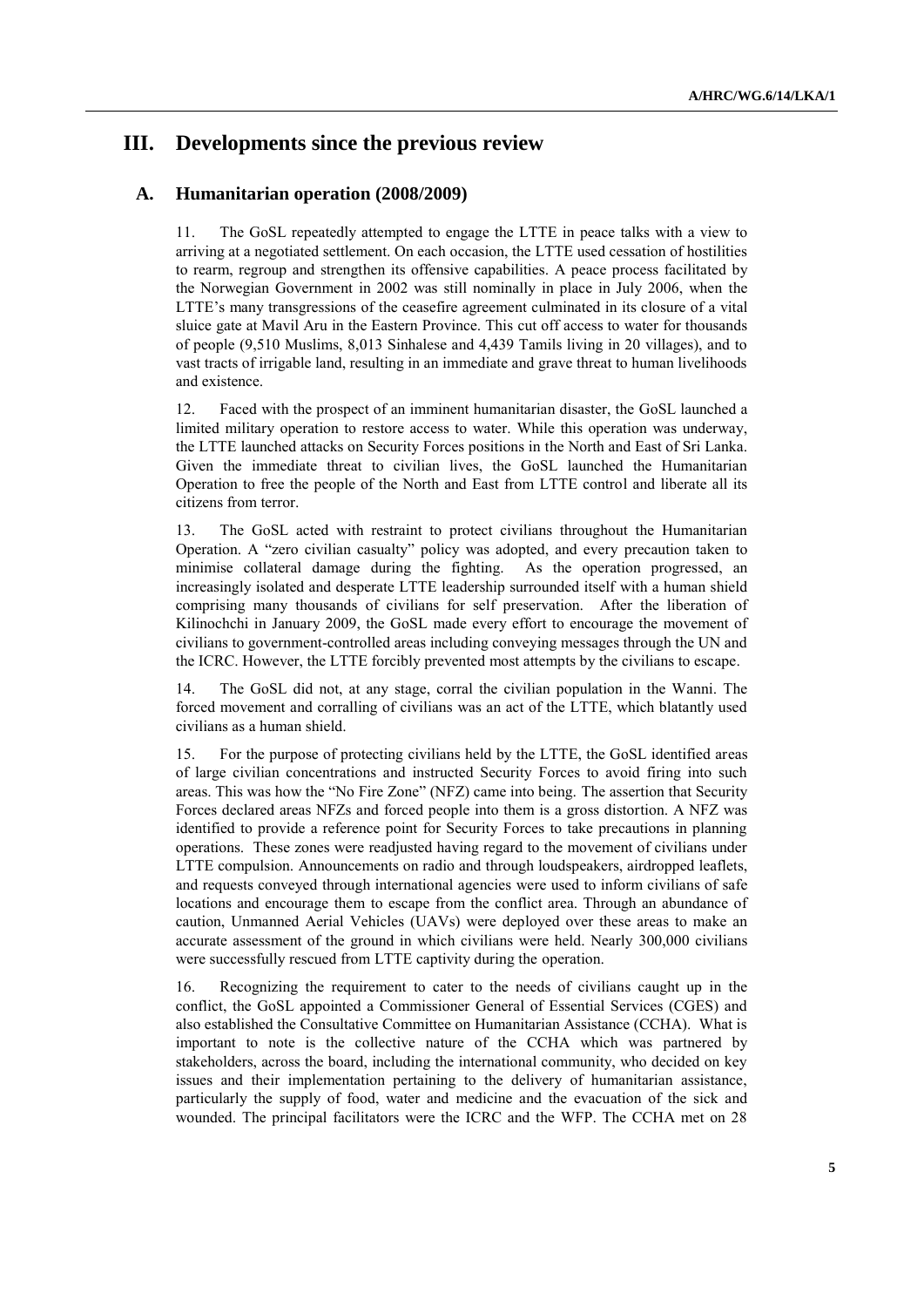occasions and continued until May 2009 and proved a unique example of how humanitarian coordination between government and international partners can operate in a conflict situation to ensure that humanitarian assistance needs are met.<sup>3</sup>

17. The conduct of military operations in a manner as to avoid civilian casualties in line with GoSL policy and to rescue as many civilians from a virtual hostage situation, meant that the conflict continued for a longer duration than was necessary. The so called "humanitarian catastrophe" or "bloodbath" that was predicted by those who had called a halt to the military operations never came to pass and nearly 300,000 persons were rescued.

18. The conclusion of the humanitarian operation on 19 May 2009 gave rise to several post-conflict challenges which GoSL has been addressing.

### **B. Post conflict developments**

#### **1. Demining and resettlement**

19. One of the biggest challenges the GoSL faced was the resettlement of approximately 300,000 IDPs. Prior to embarking on the resettlement process, the Government had to ensure that these areas that the IDPs were to be resettled in were free of landmines due to the extensive laying of mines by the LTTE.

20. It is therefore significant that, by the end of July 2012, just three years after the end of the conflict, the GoSL had successfully resettled more than 237,500 IDPs. A further 28,398 have chosen to live with host families in various parts of the country. It should be noted that 7,203 had left the camps on various grounds and did not return while a further 1,380 sought admission to hospitals. 802 IDPs died due to natural causes during the time they were awaiting to be resettled. Only 1,597 families remain in the last functioning welfare village. The GoSL intends to complete the resettlement process by this year. While every effort is being made to resettle persons in their original habitat, in instances in which this is not possible, they will be given alternate land. This process would have been executed much faster if not for the extensive mining of the area by the LTTE approximating to 5,000 sq.km.<sup>4</sup> While 116 sq.km of territory remain to be demined, the demining of remaining land to facilitate the return of IDPs will be completed by the end of 2012.<sup>5</sup> The demining has been done mainly by the Sri Lankan Army with international collaboration including certification of demined areas by the UN.

21. The resettlement process has been voluntary, involving informed choice of the displaced family/person through facilitation of "go and see visits" prior to resettlement. Assistance for construction of housing and livelihood development is also being provided. An initiative by the Government in constructing over 78,000 new houses in the North and East has been launched, including houses constructed with donor assistance. As at July 2012, 27,983 permanent houses have been constructed.

22. Another notable feature of the resettlement process is the family tracing programme initiated in December 2009 which facilitates the reunification of the beneficiary with the immediate or extended family. This programme, supported by UNICEF, also enables family access to the beneficiary.

### **2. Rehabilitation and reintegration**

23. Remarkable progress has been made with regard to the rehabilitation and reintegration of ex-combatants. It may be noted that from approximately 12,000 persons, at present 636 beneficiaries are undergoing rehabilitation, and 383 are under judicially mandated custody (remand). As at July 2012, 10,965 persons, which includes 594 LTTE child soldiers have been rehabilitated and reintegrated into society. The GoSL adhered to a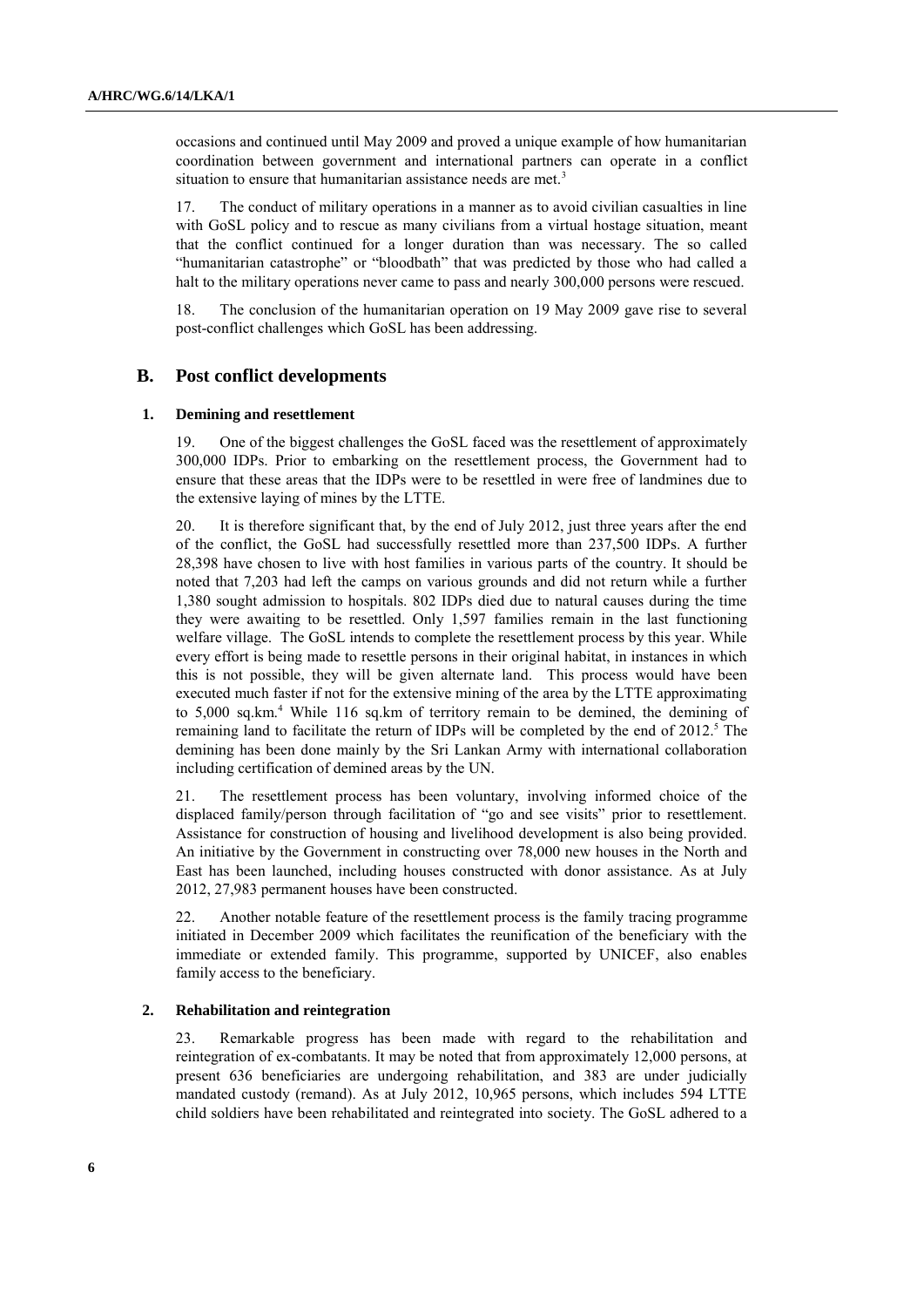policy of not subjecting children to legal proceedings based on the rationale that they were victims and not perpetrators.<sup>6</sup> The child soldiers released were afforded the opportunity of a formal education and reintegrated into their families. 212 youth who were previously pursuing tertiary education were reinducted into the system to follow their undergraduate studies. Elderly persons were also released without being subject to any rehabilitative or legal processes. The rehabilitation programmes are carried out with the assistance of UNICEF, IOM and some NGOs.

24. The offer of participating in a programme of rehabilitation is available to an LTTE suspect, in detention or subject to legal process. The ambit of the programme has been further extended with the induction of rehabilitated ex-combatants in to the Civil Defence Force to participate in development programmes. This programme has been successful to the point that ex-combatants have been included in the national sports pools. Financial provision has also been made as a start-up facility in respect of each beneficiary released.

#### **3. LLRC and the reconciliation process**

25. The LLRC, appointed on 15 May 2010, submitted its Report and recommendations which was presented to the Parliament on  $16<sup>th</sup>$  December 2011 and was made available to the public. This Report which is in the English language will be available in the Sinhala and Tamil languages.<sup>7</sup>

26. Action was initiated to implement many LLRC recommendations prior to a formalized plan of implementation being devised. Some of the areas in which gains have been made include resettlement of IDPs; demining; rehabilitation of ex-combatants; implementation of the language policy; recruitment of Tamil speaking police officers; removal of the military from assisting in civil administration in the North, making available land previously used for security purposes for resettlement/return; and carrying out a comprehensive enumeration in the Northern Province.

27. The Cabinet of Ministers in May 2012 decided that a Task Force headed by the Secretary to the President would monitor the implementation of the LLRC recommendations. 8

28. In July, a matrix containing the National Plan of Action to implement LLRC recommendations was developed by the Task Force, presented to Cabinet and approved<sup>9</sup>. The main focus areas for implementation are International Humanitarian Law Issues, Human Rights, Land Return and Resettlement, Restitution/Compensatory Relief and Reconciliation. The Task Force has indentified a corresponding activity, an implementing agency, a key performance indicator and a time frame in respect of each recommendation.<sup>10</sup>

29. Special emphasis has been given to regulating the activities regarding the management of land in the Northern and Eastern Provinces. The Ministry of Land and Land Development has decided to resolve the land disputes in these areas by implementing a special programme of work. Specific Cabinet approval has been received for policy proposals relating to the matter. Directions have been given to temporarily suspend the distribution of land. Priority is to be given to those persons who have been displaced or fled from their natural locales or lost their land.<sup>11</sup>

30. An amendment to the Prescription Ordinance is being considered whereby displaced or disadvantaged owners of land will be exempted from the rules of prescription during a period of 30 years to enable them to defeat any adverse claims based on the running of time.

31. With regard to matters of accountability, *inter alia,* the cases relating to 17 aid workers and the 5 students who met with their deaths in Trincomalee were referred to the Attorney-General to ascertain whether a prima facie case exists to launch prosecutions. The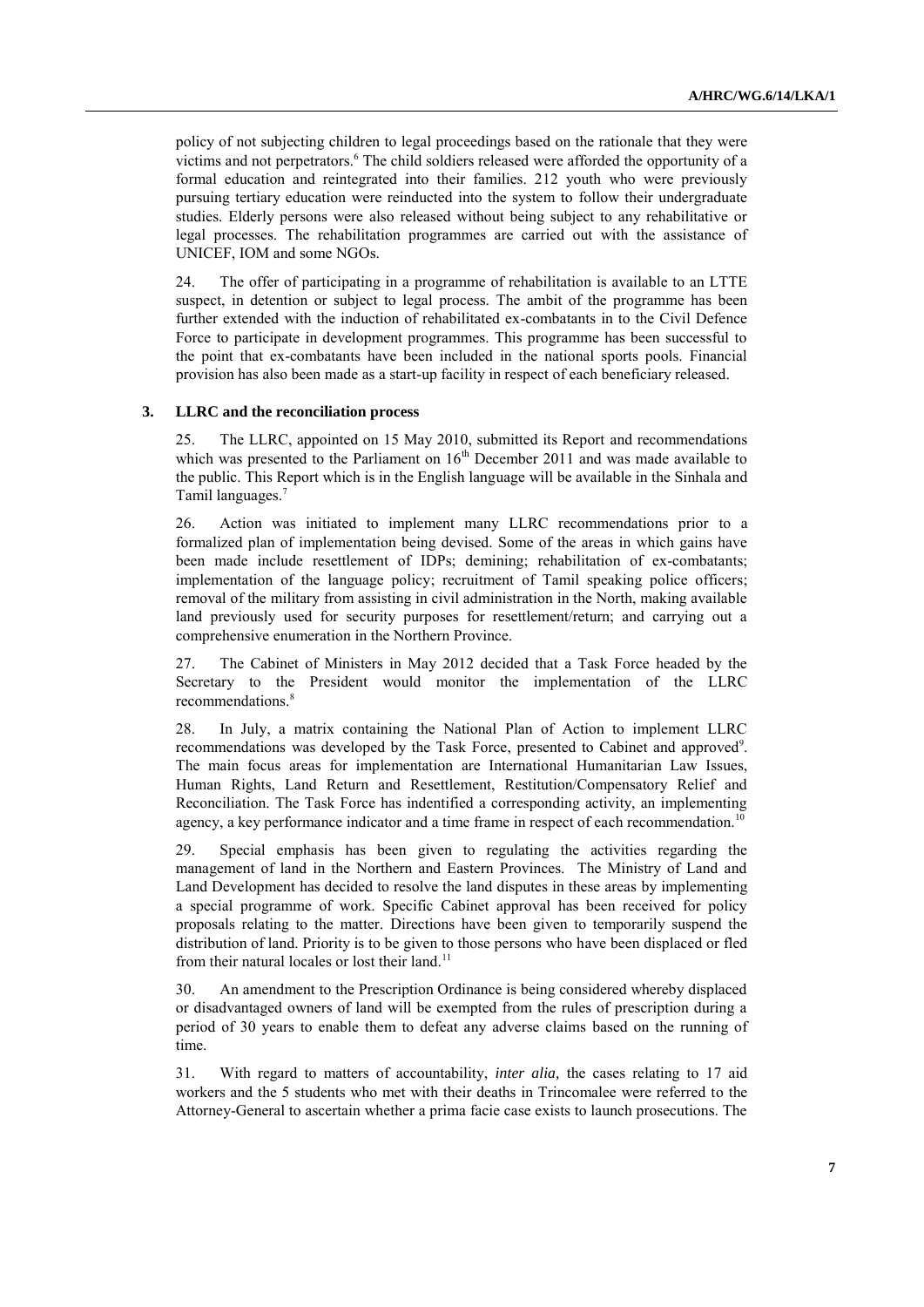Attorney-General has advised the Inspector-General of Police to conduct further investigations.<sup>12</sup>

32. Additionally, the Sri Lanka Army has commenced investigations, firstly, by appointing a Board of Inquiry to study the LLRC recommendations and formulate a viable action plan to implement the recommendations that are relevant to the Army and, secondly, a Court of Inquiry has been appointed to investigate allegations of civilian casualties and the Channel 4 story, irrespective of whether the video footage was genuine or not. The Sri Lanka Navy has also initiated similar measures. These boards have commenced work and several witnesses have testified.

#### **4. Restoration of civil administration, infrastructure and economic development**

33. The civil administration system in the North and East is fully functional with Government officials at the District, Divisional and grassroots levels being appointed and discharging their functions.

34. With the dawn of peace, flows of funding for development activity which the conflict affected areas were previously deprived of, increased substantially. The "Uthuru Wasanthaya" (Northern Spring) and "Neganahira Navodaya" (Eastern Reawakening) programmes designed to facilitate development work in the North and East, being implemented by the GoSL, were further accelerated to provide, *inter alia,* livelihoods for persons in the conflict affected areas.<sup>13</sup>

35. With the termination of military operations and the gradual restoration of normality, the strength of the military in the North has been reduced considerably. The present strength in the Jaffna Peninsula is approximately 15,000. Further rationalization of this presence would be considered in line with national security interests. It must be noted that the role of the military in the North today is confined solely to security related matters. The former High Security Zones (HSZs) have ceased to exist. The Palaly Cantonment is now the only area in which some security restrictions remain, but even within the Cantonment, civilians have unrestricted access to the airport and the Kankesanthurai harbour. While it is true that there are still some civilian properties included in the Cantonment, it must be stressed that civilians have not occupied these properties for the last 20 to 25 years. The Government has taken measures to pay compensation to the owners of these properties and to provide alternate land to them. It should also be noted that lands that had been forcefully taken from the people and occupied by the LTTE for many years have also been released to their legal owners. The former HSZ in the Eastern Province located in the Sampur area from 2007 has been reduced in extent by 65% and declared a Development Zone under the Board of Investment. The IDPs from this area who are to be resettled will be granted alternative land or compensation.

36. The military is no longer involved in civil administration in the North and East and the Police Department now continues its responsibility of maintaining law and order. In this context, 11 new Police Stations have been established in the North since 2009. 1,216 Tamil officers have been recruited:  $789$  (2005 to 2011) and 427 (Jan 2012 to date).<sup>14</sup> Tamil language training is also being provided to police personnel.<sup>15</sup> This is in line with the GoSL's overall policy of promoting trilingual competency among public officers.<sup>16</sup>

37. These measures are indicative of GoSL"s commitment to assuring the safety and wellbeing of people in the conflict-affected area.

38. Due to GoSL efforts aimed at the revival of the provincial economy, a 22% growth has been recorded in the Northern Province, while Sri Lanka"s overall GDP recorded around 8% growth in 2011. In terms of investment promotion, the Atchchuveli Industrial Zone in the Northern Province, which is being developed in a 25 acre area is expected to attract approximately 40 local and foreign investors and to generate employment to over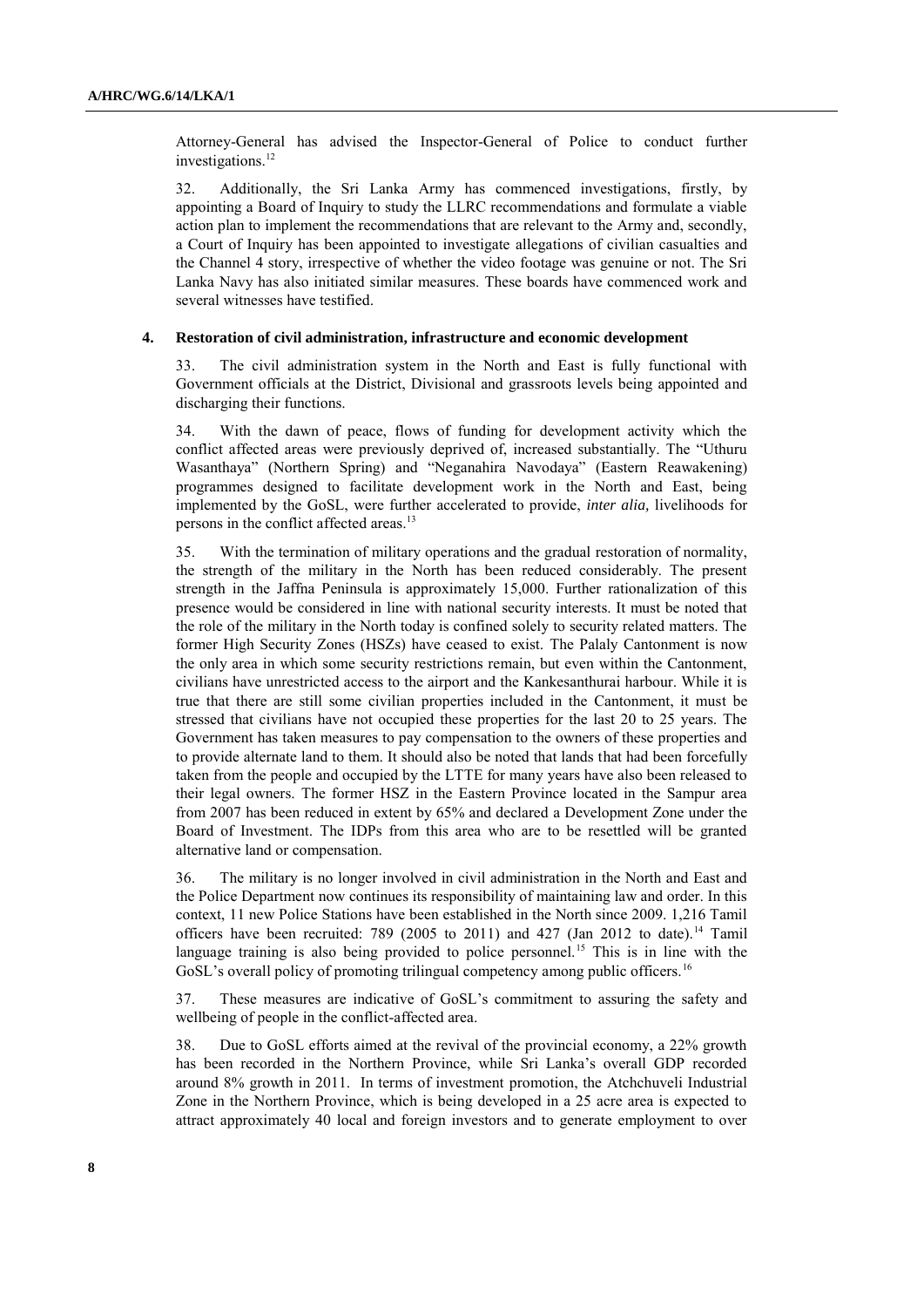6,000 persons. A further 67 acres is scheduled to be added in the second stage.<sup>17</sup> The Zone will enable small and medium enterprises to better tap into the post-conflict opportunities in the country. The reconstruction of the Northern railway line which was totally destroyed by the LTTE, is currently under way. It will provide connectivity and linkage to markets to the Northern province. A Vocational Training Institute on par with international standards and certification is being set up in Kilinochchi to enhance the skill levels and the employment opportunities of the youth in the North. Bilateral and other assistance has been received from several countries in support of these initiatives.

#### **5. Constitutional and legislative reform**

39. Another critical aspect to the restoration of normalcy was the holding of elections in the North and East soon after the areas were brought under Government control. Provincial Council elections were held in the Eastern Province even before the Humanitarian Operation ended, and Local Authority elections were held for the Jaffna Municipal Council and Vavuniya Urban Council as early as August 2009. Presidential and General Elections were held islandwide in 2010. Local authority elections, held last year, saw elections held throughout the country including in the North and East.<sup>18</sup> In the areas formerly occupied by the LTTE, people exercised their franchise without fear for the first time in three decades. The fact that political plurality has returned to these areas is clear from the results of these elections. The swift restoration of democracy to those parts of Sri Lanka is a significant achievement. Elections for the Northern Provincial Council are envisaged to be held in 2013.

40. Provincial-wide governance for the Northern Province poses its own unique challenges as the people in the Province have not experienced elected democratic provincial representation for several years. In the interim, the present administrative arrangement under the Governor has been restored and governance structures that transcend purely local government are being gradually strengthened.

41. The Working Group placed emphasis on the implementation of the  $13<sup>th</sup>$  and  $17<sup>th</sup>$ Amendments to the Constitution during the initial UPR of Sri Lanka in 2008. GoSL made it clear that it would take steps to address and remedy the practical impasse (relating to appointments, etc., to certain public bodies) created as a result of the  $17<sup>th</sup>$  Amendment and stated that steps would be taken to address outstanding issues arising out of the  $13<sup>th</sup>$ Amendment which deals with devolution of power to Provinces as well as its implementation. The changes wrought by the  $17<sup>th</sup>$  Amendment in 2001 were further amended by the  $18<sup>th</sup>$  Amendment to the Constitution which was enacted and certified as law by the Speaker of the Sri Lankan Parliament on 09 September 2010.

42. Prior to being debated in Parliament the Supreme Court was, by presidential reference, requested to determine upon its constitutionality.<sup>19</sup> A modified consultative process between the national executive and national legislature prior to making appointments to such public bodies and offices is emplaced by the said  $18<sup>th</sup>$  Amendment to the Constitution.<sup>20</sup> Most of the bodies are reconstituted and the key personnel holding office are largely free from allegations of partisan or other bias. What is important is that these bodies and officials are enabled to function smoothly as the public expect and deserve the independent, effective and efficient exercise of their various functions under the law.

43. A central feature of the Government"s approach to evolving a consensus formula to ensure preservation of identity, human dignity, security, unity, empowerment to promote development is a Parliamentary Select Committee (PSC). The objective is to achieve multiparty consensus in respect of constitutional changes, to fulfil the legitimate aspirations of the Sri Lankan people enabling them to work in unison and with a sense of national identity for a better tomorrow. Parallel to this multi-party mechanism, the Government is engaged in bilateral discussions with Tamil political parties as well as Muslim representation.<sup>21</sup>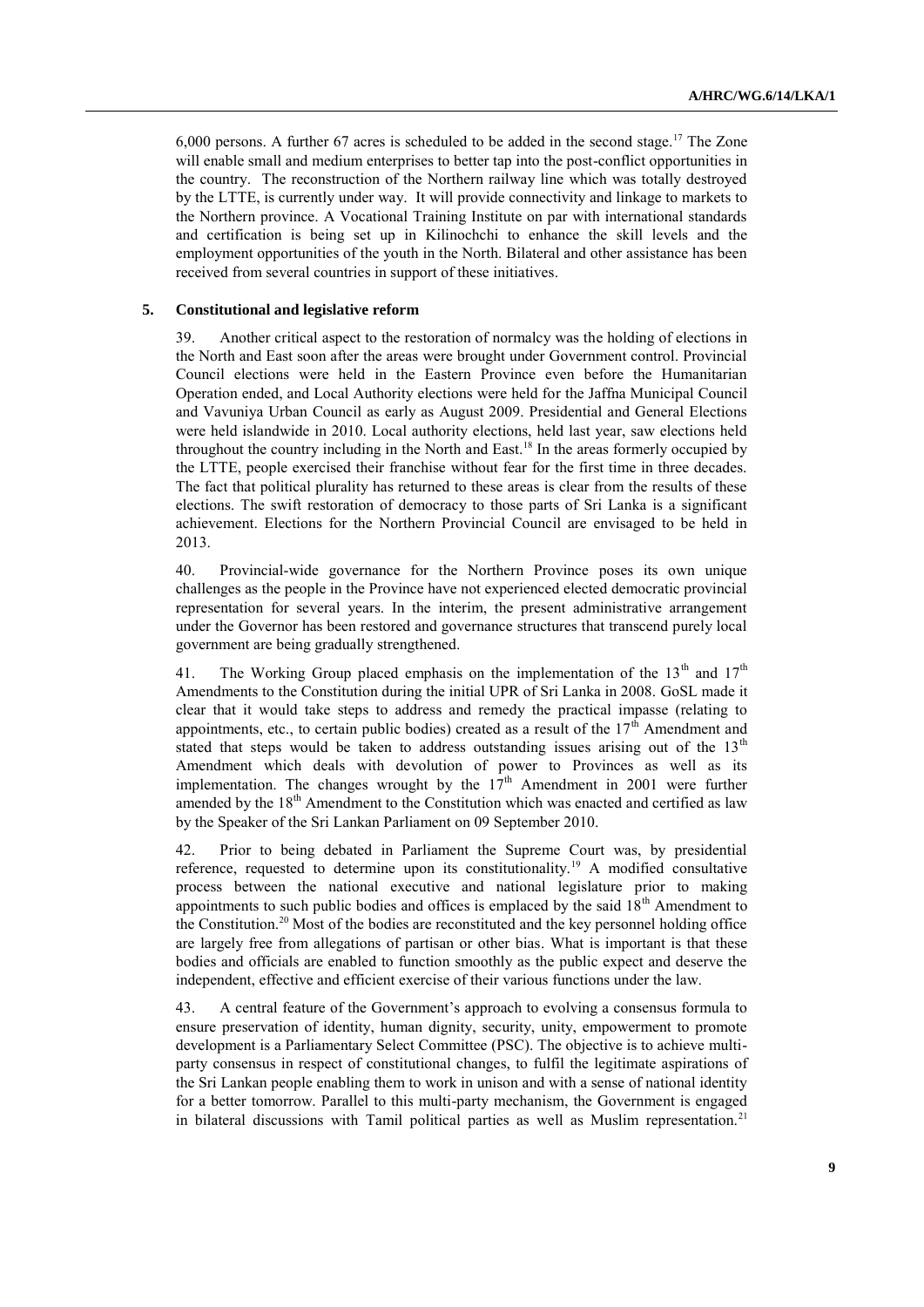Mindful of the fact that all previous attempts at evolving a constitutional formula failed due to lack of consensus, the GoSL remains optimistic that the PSC would help achieve such a consensus, given its inclusivity and transparency, and commitment to democratic ideals.

44. Another significant development is the lapsing of the Emergency Regulations promulgated under the Public Security Ordinance in 2005.<sup>22</sup> As early as May 2010, the GoSL reduced the scope of the Emergency Regulations in keeping with the improving ground situation.

45. By August 2011, the situation had improved to an extent that permitted the lifting of Emergency altogether. This was not done in a vacuum but with careful consideration of the needs of the country. Certain legal and regulatory arrangements were made to cater to any exigencies that could arise and these instruments are now in place with the framework of the Prevention of Terrorism Act, such as the proscription of the LTTE and the TRO, a framework for the continued holding of detainees and remandees and the rehabilitation of surrendees.

## **C. Adoption and implementation of the National Action Plan for the Promotion and Protection of Human Rights**

46. Specific measures have been adopted by the Government to safeguard and foster the promotion and protection of human rights. At the 2008 UPR, Sri Lanka pledged to devise a five-year National Action Plan for the Promotion and Protection of Human Rights. Since 2008, with the assistance of UNDP, Sri Lanka has worked on delivering on that pledge through a participatory process involving Government and civil society. The NHRAP was endorsed for implementation by the Cabinet of Ministers in December 2011. The implementation stage of the Action Plan, including monitoring and evaluation, is currently underway with the initial evaluation scheduled for December 2012/January 2013.<sup>23</sup> Progress is being made in implementation.<sup>24</sup>

# **IV. Promotion and protection of human rights on the ground: implementation of international human rights obligations**

47. Sri Lanka is party to sixteen core human rights and labour rights, United Nations and ILO Conventions. Pursuant to the ratification of the salient human rights treaties, Sri Lanka has given internal effect to the international treaties via enabling domestic legislation, to ensure the protection of sacrosanct human rights within its jurisdiction through effective implementation of the conventions.

48. The principal aim of Goal 1 of the Civil and Political Rights Chapter of the NHRAP, i.e. "Measures to give effect to international human rights obligations" is a common thread that runs through the NHRAP. Some specific initiatives that have recently been taken with regard to the implementation of human rights obligations are:

(a) As no comprehensive census has been carried out in the Northern Province since 1981, the Department of Census and Statistics was charged with the task of making an enumeration of persons in the Northern Province and this task was completed in 2011. <sup>25</sup> While critical for socio-economic and development planning, the enumeration, followed by an islandwide census in 2012,would provide an accurate picture of patterns of deaths, outward migration within and outside the country, caused by the conflict and other reasons. A comparison of the population data from the enumeration and from the islandwide census will enable the GoSL to gain an understanding of the causes of deaths as a result of the conflict. Causes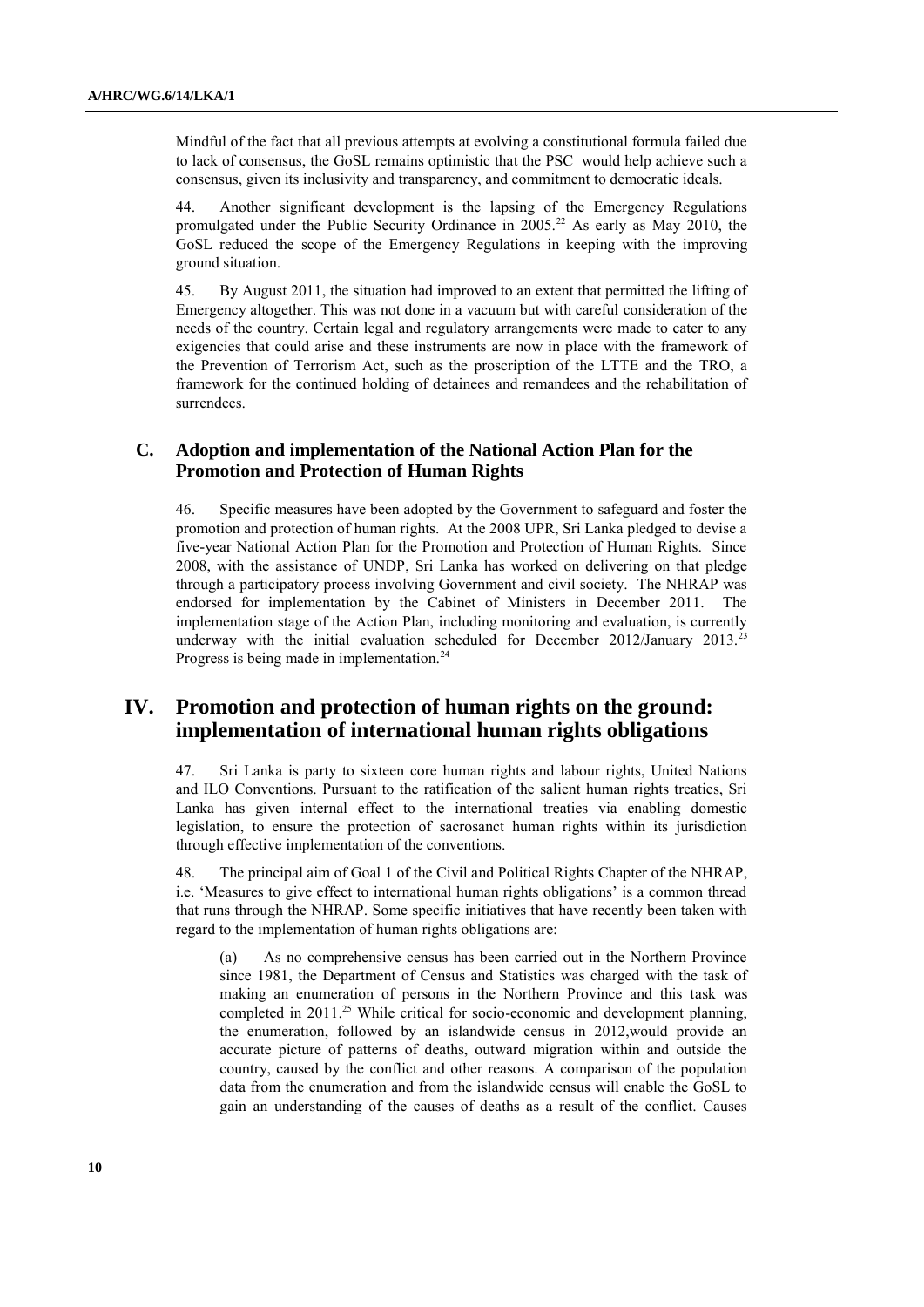could include LTTE cadres killed in action, LTTE cadres and civilians who escaped the conflict and migrated to other parts of Sri Lanka/overseas, civilians likely to have been killed in the crossfire, civilians killed by the LTTE whilst escaping from LTTE control, false reporting and deaths reported but not occurring during the period of the humanitarian operation. It is expected that by the resulting statistics the unfounded allegations of "tens of thousands" of civilian deaths having occurred in the first 5 months of 2009 will be conclusively refuted.

(b) The Government has made a substantial investment in development of the North and East. The *Neganahira Navodaya* programme for the East has resulted in expenditure totaling Rs. 142 billion up to 2011 with a further Rs.25 billion estimated for 2012.The *Uthuru Wasanthaya* programme for the North has seen a commitment of Rs. 117 billion up to 2011 with a further Rs 64 billion committed for 2012. In all, investment in the Northern Province under the 4-year investment plan will total nearly Rs. 300 billion. This is in line with national policy on social protection that views welfare expenditure as a means to draw vulnerable segments into the national development process. Recognising the need for social protection support for most vulnerable segments of the society, the government continues its social welfare programmes including *Samurdhi*,<sup>26</sup> fertilizer subsidy,<sup>27</sup> electricity and fuel subsidy programme. By providing a large amount of government welfare support to vulnerable groups, it is expected to build up the assets base of receiving families. In the long term, the government expects to change the dependency attitude of vulnerable groups from passive recipients of social support to active contributors to the economy. Therefore, it is expected that a significant portion of welfare support funds will be used for asset creation. Empowering women, creating opportunities for children, sharing the experience of elders and mainstreaming the differently-abled people are priority areas for government intervention made in social protection programmes. In 2011, the Government has spent Rs.98 billion towards upgrading the living standards of people.

(c) A new National Project has been launched by the Ministry of Justice and the Attorney General"s Department in partnership with the Police Department to enhance the efficacy of the criminal justice response to child abuse. The resources for the project are provided by the GoSL and UNICEF. The primary objectives of this project are to expedite the processing and the passage of cases of child abuse through the several phases of the criminal justice system and to prevent secondary victimisation of child victims of abuse in consequence of their involvement in the criminal justice system.<sup>28</sup> A secondary objective of the project is to enhance the professionalism in the conduct of criminal and forensic investigations, and the conduct of prosecutions.<sup>29</sup>

(d) The Inspector-General of Police, in December 2011, issued strict instructions to all officers regarding the treatment of detainees arrested.<sup>30</sup> Safeguards include measures for ensuring the physical safety and dignity of the arrested individual as well as reiterating internal controls with regard to handling of persons in custody. Directions have also been given enabling Attorneys-at-Law to visit their clients in custody as of right as opposed to with the leave and license of the Police.<sup>31</sup> Criminal prosecutions have been streamlined by the establishment of Divisional Prosecution Units at the Provincial level which expedites the prosecution of terrorism offences. 32,33

(e) With regard to access to persons detained on suspicion of involvement in terrorist activity, a database containing details of all detainees/arrested suspects has been established in order to facilitate their Next of Kin (NoK) to obtain details. Wide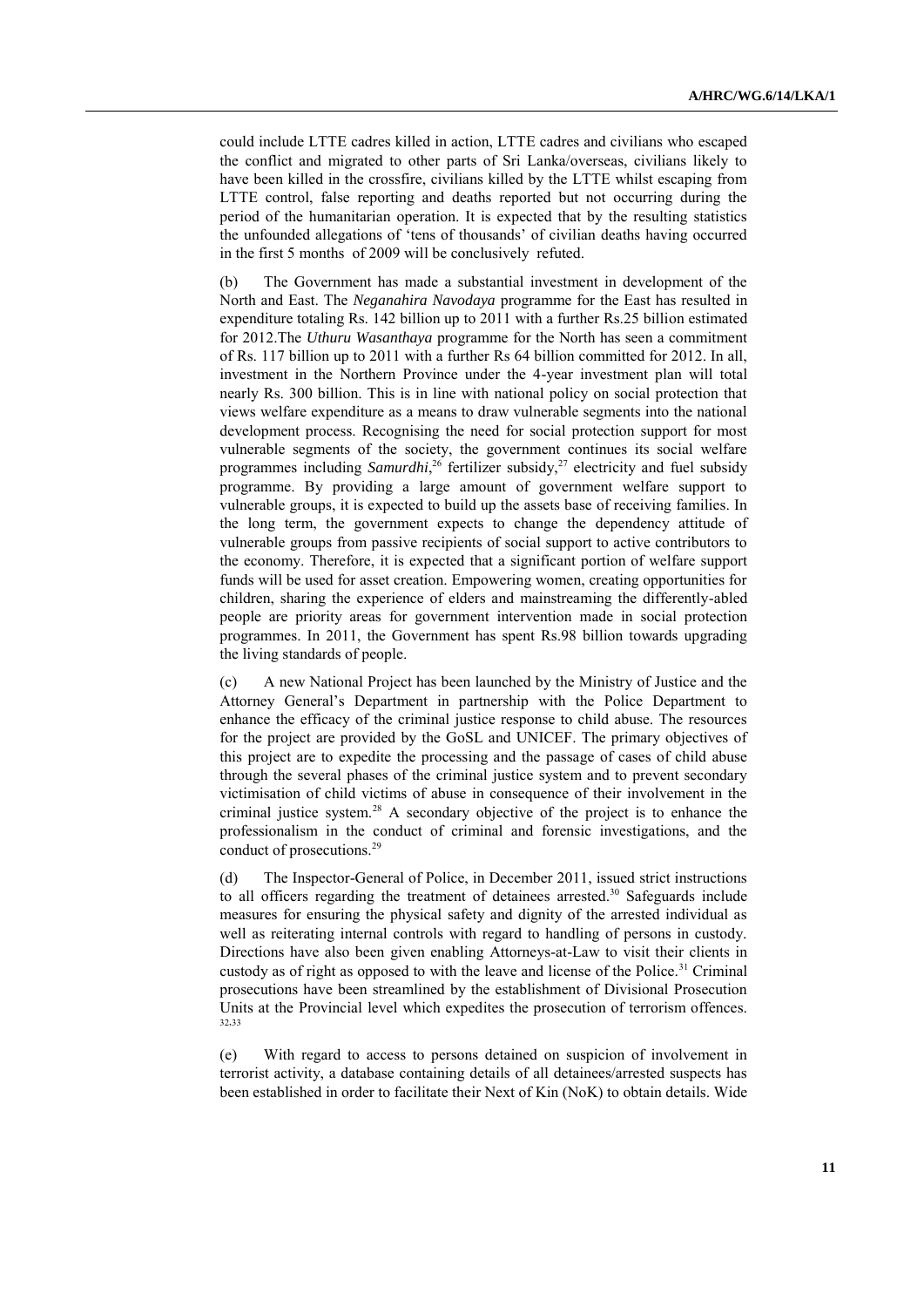publicity has been given in all three languages regarding access to the database by the NoK and several persons have utilized the service.<sup>34</sup>

(f) The GoSL is committed to taking necessary steps to ensuring safety of media personnel and institutions. In order to ensure media freedom, the Government is seeking to strengthen grievance mechanisms which include complaints to Police, processing FR applications filed in the Supreme Court, and complaints to Press Council. The Government is also pursuing investigation into the current cases on alleged attacks on media personnel and institutions.

(g) Sri Lanka has a vibrant civil society and our Constitution guarantees the protection of every citizen"s fundamental rights, including rights of members of civil society. Although no special laws have been formulated with regard to "Human Rights Defenders", any person who seeks to facilitate or vindicate human rights has the option of filing a Fundamental Rights application in the Supreme Court, or a Writ Application in the Court of Appeal, or making a complaint before the National Human Rights Commission, on their own behalf or in the public interest. The full gamut of constitutional guarantees, including effective remedies, is available to individuals or groups who wish to espouse social causes and advocacy, also encompassing the area of human rights.

(h) Sri Lanka is party to the seven core Human Rights Treaties and four Optional Protocols: The International Convention on the Protection of the Rights of All Migrant Workers and Members of Their Families (ICRMW), Convention on the Rights of the Child (CRC), Convention on the Eliminations of All Forms of Discrimination Against Women (CEDAW), [Convention against Torture and Other](http://www2.ohchr.org/english/law/cat.htm)  [Cruel, Inhuman or Degrading Treatment or Punishment](http://www2.ohchr.org/english/law/cat.htm) (CAT), International Covenant on Economic, Social and Cultural Rights (ICESCR), International Covenant on Civil and Political Rights (ICCPR), Convention on the Elimination of All Forms of Racial Discrimination (ICERD), Optional Protocol to the CRC on the Involvement of Children in Armed Conflict, Optional Protocol to the CRC on the Sale of Children, Child Prostitution and Child Pornography, Optional Protocol to the ICCPR and the Optional Protocol to CEDAW. Sri Lanka is also signatory to the Convention on the Rights of Persons with Disabilities (CRPD). The GoSL has progressed in fulfilling its reporting obligations including submitting its periodic reports to the Committee on the Elimination of All Forms of Discrimination Against Women (2009), Committee Against Torture (2011), responses to the List of Issues to the Committee on Economic, Social and Cultural Rights (2010). Sri Lanka has also responded to the confidential communications from the UN Commission on the Status of Women (CSW) and to UN Special Procedure Mechanisms.<sup>35</sup>

(i) Sri Lanka closely works with the UN Special Procedures on Human Rights. An inter-ministerial working group to verify cases of alleged disappearances has been established. In this context, the GoSL submitted its response on 59 cases of disappearances brought to its attention by the Working Group on Enforced or Involuntary Disappearances (WGEID). Further investigations are being conducted on remaining allegations communicated by the WGEID. Arrangements have also been made for the maintenance of a database of allegedly disappeared persons. As Sri Lanka has stated on previous occasions, including to the WGEID, information sharing on the presence of some of these persons in countries which have given them asylum, is critical to making an accurate assessment of the number of supposedly disappeared.<sup>36</sup> The Police report a relatively good rate of success in tracing missing persons.37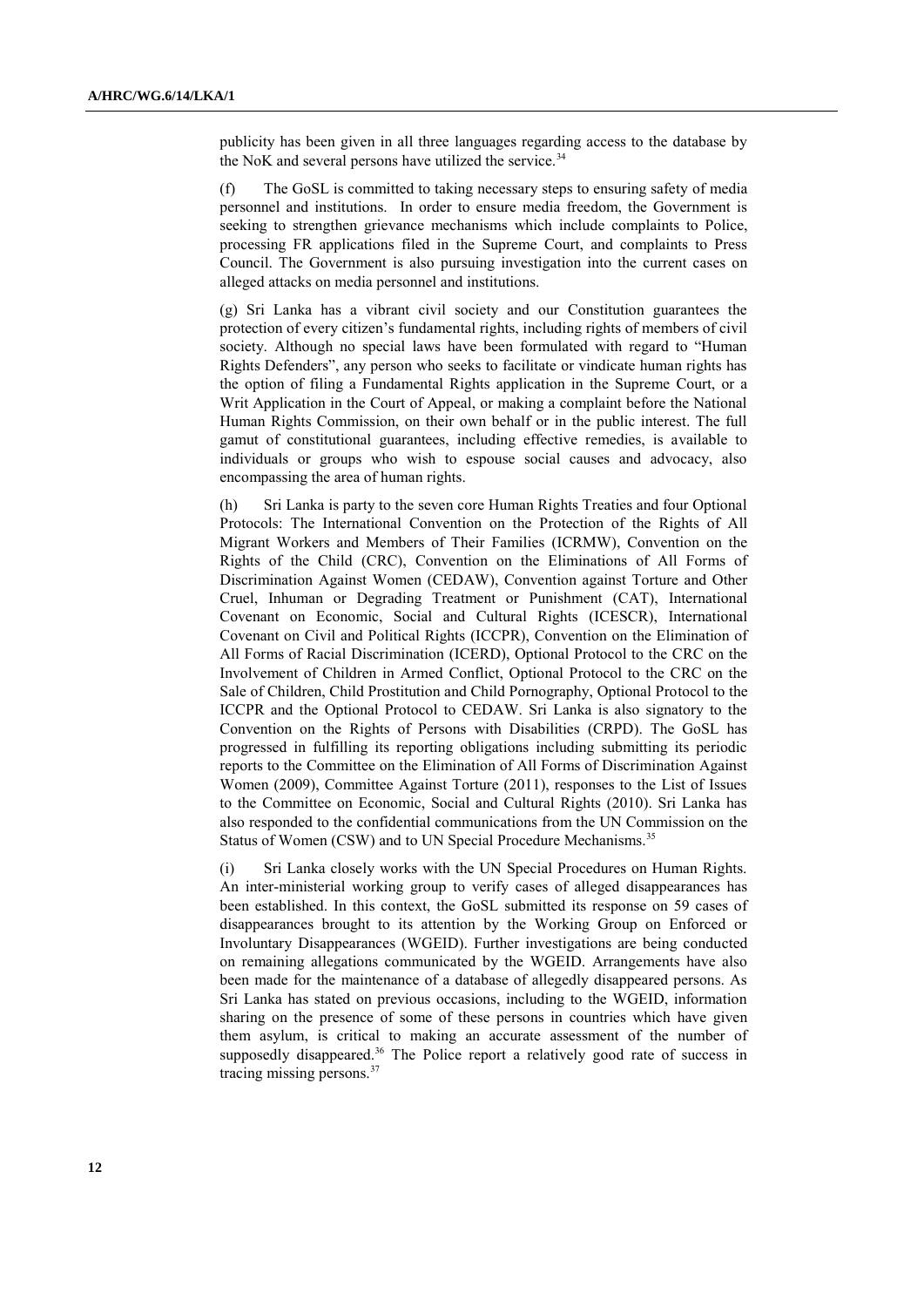# **V. Presentation by the State concerned of the follow-up to the previous review**

|    | Voluntary commitments of Sri Lanka                                                                                                                                                                                 | <b>Status</b>                                                                                     | Further information                                                                                                                                                                                                                                                                                                                                                |
|----|--------------------------------------------------------------------------------------------------------------------------------------------------------------------------------------------------------------------|---------------------------------------------------------------------------------------------------|--------------------------------------------------------------------------------------------------------------------------------------------------------------------------------------------------------------------------------------------------------------------------------------------------------------------------------------------------------------------|
| 1. | Adoption and implementation of the<br>National Plan of Action.                                                                                                                                                     | Completed                                                                                         | NHRAP launched in December 2011.                                                                                                                                                                                                                                                                                                                                   |
| 2. | Active and constructive dialogue and<br>cooperation with the Office of the<br>High Commissioner for Human Rights<br>to strengthen national mechanisms.                                                             | Ongoing                                                                                           | The GoSL continues to actively and<br>constructively engage with the<br>OHCHR on issues of mutual interest.<br>An invitation was extended in 2011 for<br>the High Commissioner for Human<br>Rights to visit Sri Lanka. An advance<br>visit of OHCHR Officials to prepare<br>ground work for the High<br>Commissioner's visit is expected to<br>take place shortly. |
| 3. | Reconstitution of the Constitutional<br>Council which will facilitate the<br>strengthening and effective<br>functioning of national human rights<br>mechanisms, including the National<br>Human Rights Commission. | This commitment<br>is catered for by<br>the 18 <sup>th</sup><br>Amendment to<br>the Constitution. | Human Rights Commission of Sri<br>Lanka (HRCSL) constituted and<br>functional.                                                                                                                                                                                                                                                                                     |
| 4. | A Witness and Victim Protection Bill<br>will be introduced in Parliament.                                                                                                                                          | Ongoing                                                                                           | Bill presented in June 2008. Process of<br>enactment could not be completed.<br>Bill redrafted and scheduled to receive<br>Cabinet consideration shortly.                                                                                                                                                                                                          |
| 5. | A national human rights awareness<br>campaign to commemorate the sixtieth<br>anniversary of the Universal<br>Declaration of Human Rights.                                                                          | Completed                                                                                         | Campaign conducted.                                                                                                                                                                                                                                                                                                                                                |
| 6. | A regional seminar for<br>parliamentarians on a human rights<br>related theme.                                                                                                                                     | In process                                                                                        | Discussions held with Inter<br>Parliamentary Union. Local seminars<br>conducted for MPs in 2010 and 2012.                                                                                                                                                                                                                                                          |
| 7. | A constitutional charter on human<br>rights that will strengthen the human<br>rights protection framework in the<br>country.                                                                                       | Ongoing                                                                                           | Under the provisions of the Civil and<br>Political Rights (CPR) Chapter Goal 1<br>in the NHRAP the draft bill of rights<br>will be reviewed. The process of<br>drafting included engagement and<br>consultations with civil society who<br>also participated in drafting.                                                                                          |
| 8. | Sri Lanka will continue to align its<br>development strategy within the larger<br>framework of promoting local values<br>and social protection.                                                                    | <b>NHRAP</b><br>completed,<br>development<br>programmes are                                       | Extensive coverage given under<br>NHRAP's 8 thematic areas. The<br>NHRAP was conceived of within the<br>overall framework of the national                                                                                                                                                                                                                          |

# **A. Status of implementation of voluntary pledges (Table 1)**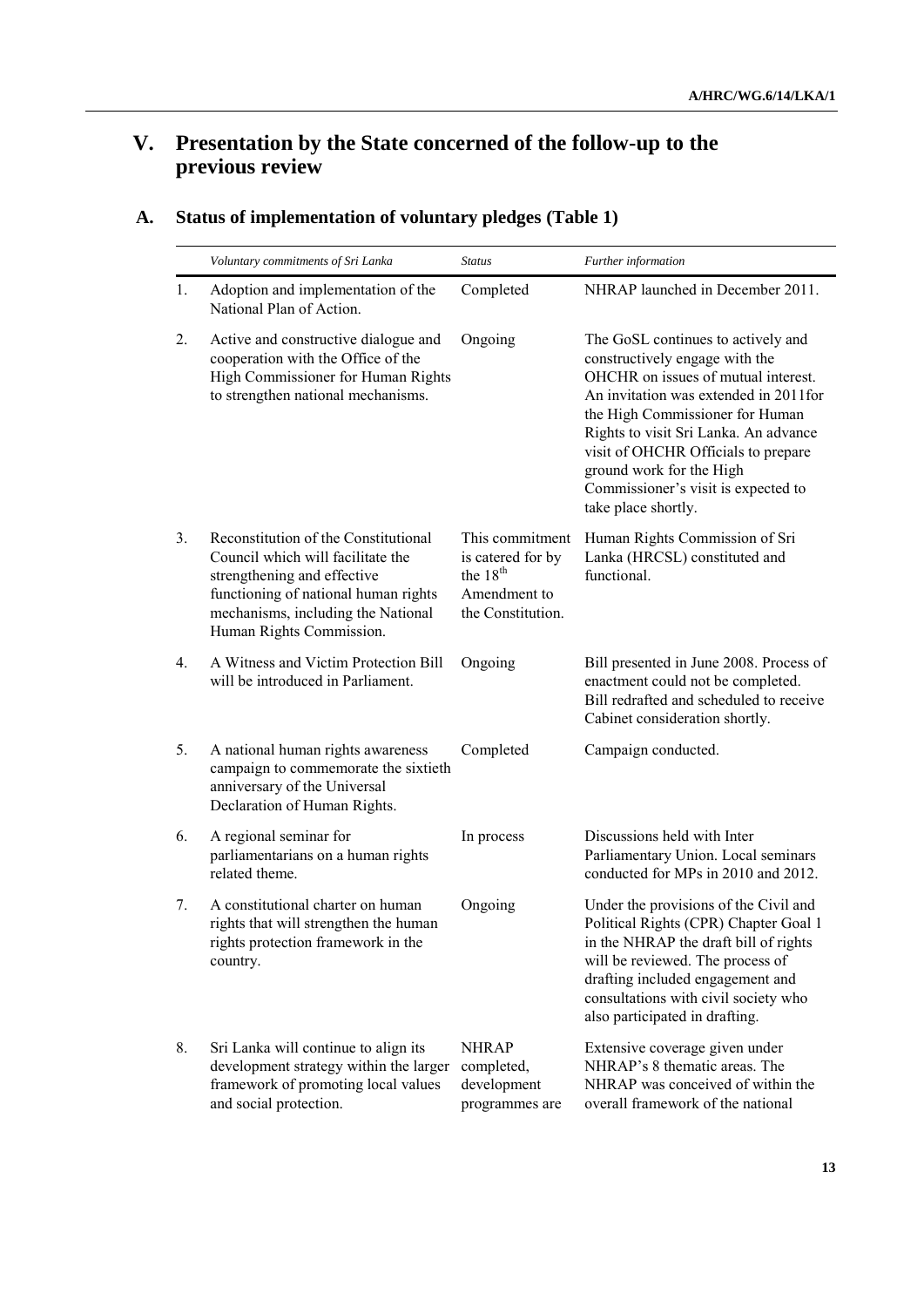|     | Voluntary commitments of Sri Lanka                                                                                                                                                                                                                                                                                               | <b>Status</b>      | Further information                                                                                                                                                                                                                                                                                                                                                                                                                                                     |
|-----|----------------------------------------------------------------------------------------------------------------------------------------------------------------------------------------------------------------------------------------------------------------------------------------------------------------------------------|--------------------|-------------------------------------------------------------------------------------------------------------------------------------------------------------------------------------------------------------------------------------------------------------------------------------------------------------------------------------------------------------------------------------------------------------------------------------------------------------------------|
| 9.  | Sri Lanka, will work towards the<br>alleviation of poverty and achieving<br>the Millennium Development Goals                                                                                                                                                                                                                     | ongoing<br>Ongoing | development strategy encapsulated in<br>the "Mahinda Chintana - Vision for<br>the Future" (2010). Available at<br>www.priu.gov.lk                                                                                                                                                                                                                                                                                                                                       |
|     | by 2015 through continued investment<br>in social infrastructure, education, and<br>health services.                                                                                                                                                                                                                             |                    | See Chapter III, B, 4 of UPR Report<br>with specific reference to measures<br>taken to reduce poverty and promote<br>equitable development under the<br>"Mahinda Chinthana - Vision for the<br>Future" which conceptualizes people<br>friendly development policies, social<br>justice and equity.                                                                                                                                                                      |
| 10. | The Inter-Ministerial Committee on<br>Human Rights and the Consultative<br>Committee on Humanitarian<br>Assistance (CCHA), Sri Lanka will<br>continue to promote and protect<br>human rights, coordinate humanitarian<br>assistance and facilitate the work of<br>local and international agencies<br>providing such assistance. | Ongoing            | To implement NHRAP the Cabinet<br>appointed the Inter Ministerial<br>Steering Committee and a supervisory<br>Cabinet Sub-Committee. The Inter-<br>Ministerial Committee and the CCHA<br>that functioned in 2008 have been<br>replaced by other bodies/programmes<br>such as the Presidential Task Force on<br>Resettlement, Development and<br>Security, the Joint Plan of Assistance<br>for the Northern Province and the<br>reconstituted Human Rights<br>Commission. |
| 11. | Steps to safeguard and advance the<br>rights of children through national<br>mechanisms such as the National<br>Child Protection Authority and the<br>Ministry of Child Development and                                                                                                                                          | Ongoing            | Provisions in the NHRAP Rights of<br>Children Chapter (as well as the<br>Action Plan of the Ministry of Child<br>Development and Women's Affairs)<br>covers the following:                                                                                                                                                                                                                                                                                              |
|     | Women's Empowerment. Sri Lanka<br>will also continue to actively support<br>international processes that seek to<br>advance the rights of the child.                                                                                                                                                                             |                    | • Health, Nutrition and<br>Wellbeing                                                                                                                                                                                                                                                                                                                                                                                                                                    |
|     |                                                                                                                                                                                                                                                                                                                                  |                    | • Children in need of protection<br>and care                                                                                                                                                                                                                                                                                                                                                                                                                            |
|     |                                                                                                                                                                                                                                                                                                                                  |                    | • Juvenile Justice                                                                                                                                                                                                                                                                                                                                                                                                                                                      |
|     |                                                                                                                                                                                                                                                                                                                                  |                    | • Children affected by armed<br>conflict                                                                                                                                                                                                                                                                                                                                                                                                                                |
|     |                                                                                                                                                                                                                                                                                                                                  |                    | • Adolescent Health and<br>Wellbeing                                                                                                                                                                                                                                                                                                                                                                                                                                    |
|     |                                                                                                                                                                                                                                                                                                                                  |                    | • Early childhood care and<br>development (ECCD)                                                                                                                                                                                                                                                                                                                                                                                                                        |
|     |                                                                                                                                                                                                                                                                                                                                  |                    | • Education--Primary and<br>Secondary                                                                                                                                                                                                                                                                                                                                                                                                                                   |
|     |                                                                                                                                                                                                                                                                                                                                  |                    | • Child Labour                                                                                                                                                                                                                                                                                                                                                                                                                                                          |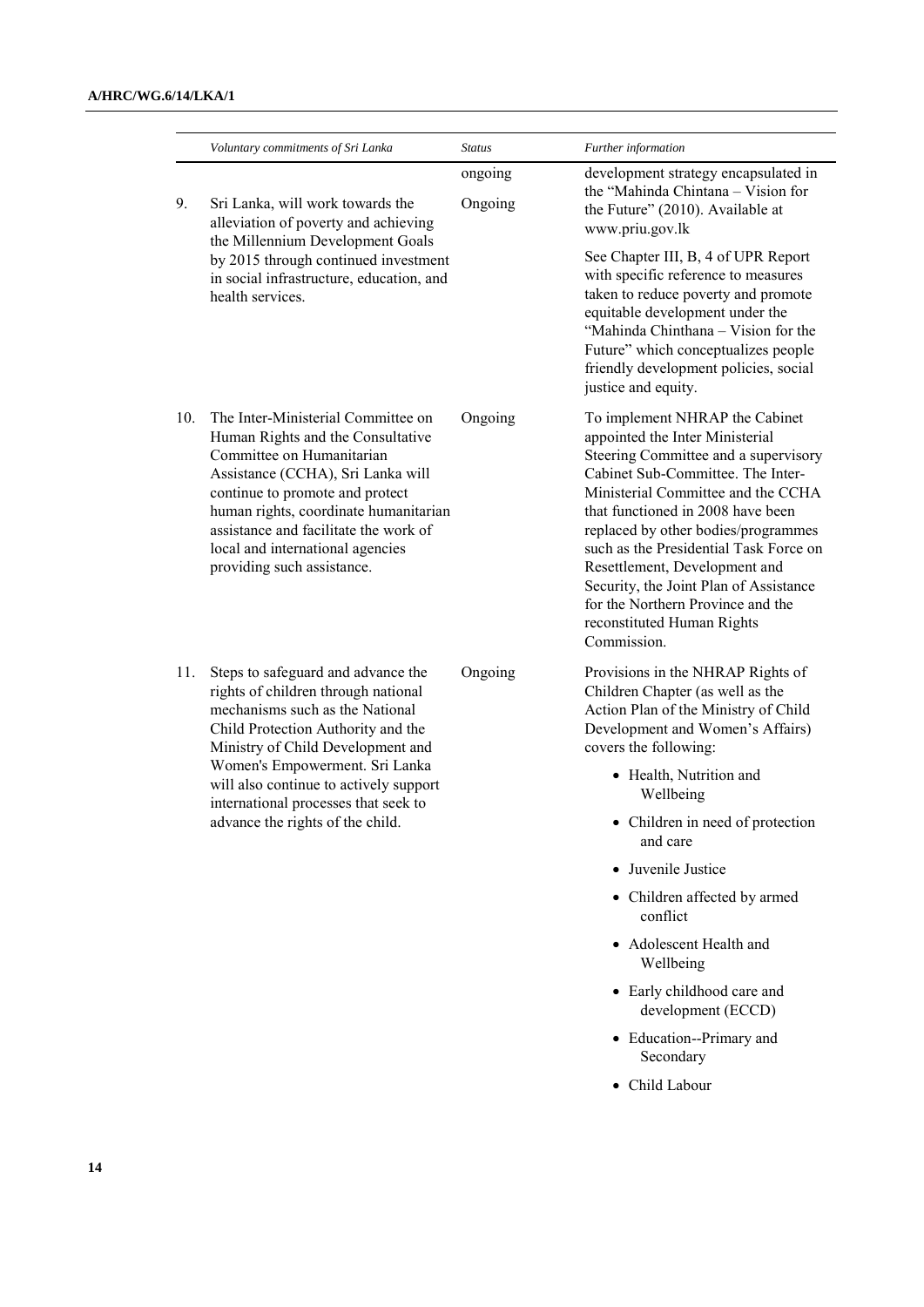|     | Voluntary commitments of Sri Lanka                                                                                                                                                                                                                | <b>Status</b> | Further information                                                                                                                                                                                                                                 |
|-----|---------------------------------------------------------------------------------------------------------------------------------------------------------------------------------------------------------------------------------------------------|---------------|-----------------------------------------------------------------------------------------------------------------------------------------------------------------------------------------------------------------------------------------------------|
|     |                                                                                                                                                                                                                                                   |               | • Alternative Care                                                                                                                                                                                                                                  |
|     |                                                                                                                                                                                                                                                   |               | • Non-discrimination                                                                                                                                                                                                                                |
|     |                                                                                                                                                                                                                                                   |               | • Right to Leisure                                                                                                                                                                                                                                  |
|     |                                                                                                                                                                                                                                                   |               | • Coordination and Monitoring                                                                                                                                                                                                                       |
|     |                                                                                                                                                                                                                                                   |               | • Constitutional recognition for<br>child rights                                                                                                                                                                                                    |
|     |                                                                                                                                                                                                                                                   |               | By circular 2359/2012 dated 22 May<br>2012 the Inspector General of Police<br>issued instructions for information to<br>be provided to Probation Officials on<br>child victims, the safety of unprotected<br>children and children under probation. |
| 12. | Continued steps that seek to advance<br>the empowerment of women and<br>women's rights and gender equality at<br>national level. Sri Lanka will support<br>international processes that seek to<br>advance women's rights and gender<br>equality. | Ongoing       | NHRAP Chapters on Rights of<br>Women and Economic, Social and<br>Cultural Rights (ESCR) cover this<br>commitment through activities in the<br>following focus areas:                                                                                |
|     |                                                                                                                                                                                                                                                   |               | • Health                                                                                                                                                                                                                                            |
|     |                                                                                                                                                                                                                                                   |               | • Economic empowerment                                                                                                                                                                                                                              |
|     |                                                                                                                                                                                                                                                   |               | • Employment                                                                                                                                                                                                                                        |
|     |                                                                                                                                                                                                                                                   |               | • Violence against women                                                                                                                                                                                                                            |
|     |                                                                                                                                                                                                                                                   |               | • Political representation                                                                                                                                                                                                                          |
|     |                                                                                                                                                                                                                                                   |               | • Discrimination                                                                                                                                                                                                                                    |
|     |                                                                                                                                                                                                                                                   |               | • Women affected by conflict                                                                                                                                                                                                                        |
|     |                                                                                                                                                                                                                                                   |               | • Internally Displaced Women                                                                                                                                                                                                                        |
|     |                                                                                                                                                                                                                                                   |               | Women in the Informal sector                                                                                                                                                                                                                        |
|     |                                                                                                                                                                                                                                                   |               | • Women Migrant Workers                                                                                                                                                                                                                             |
| 13. | Sri Lanka will work closely with its<br>partners to combat human trafficking.                                                                                                                                                                     | Ongoing       | Several provisions in following<br>NHRAP Chapters cover this pledge:                                                                                                                                                                                |
|     |                                                                                                                                                                                                                                                   |               | <b>Rights of Migrant Workers</b><br>$\bullet$<br>(specific activities are suggested<br>under Goals 3,4,7,8,9 & 10)                                                                                                                                  |
|     |                                                                                                                                                                                                                                                   |               | Rights of Children (Goal 2)                                                                                                                                                                                                                         |
|     |                                                                                                                                                                                                                                                   |               | Rights of Women                                                                                                                                                                                                                                     |
|     |                                                                                                                                                                                                                                                   |               | Since 2009 to date detections have<br>been made of approximately 785<br>persons who have been victims of<br>human trafficking or subjects of<br>human smuggling.                                                                                    |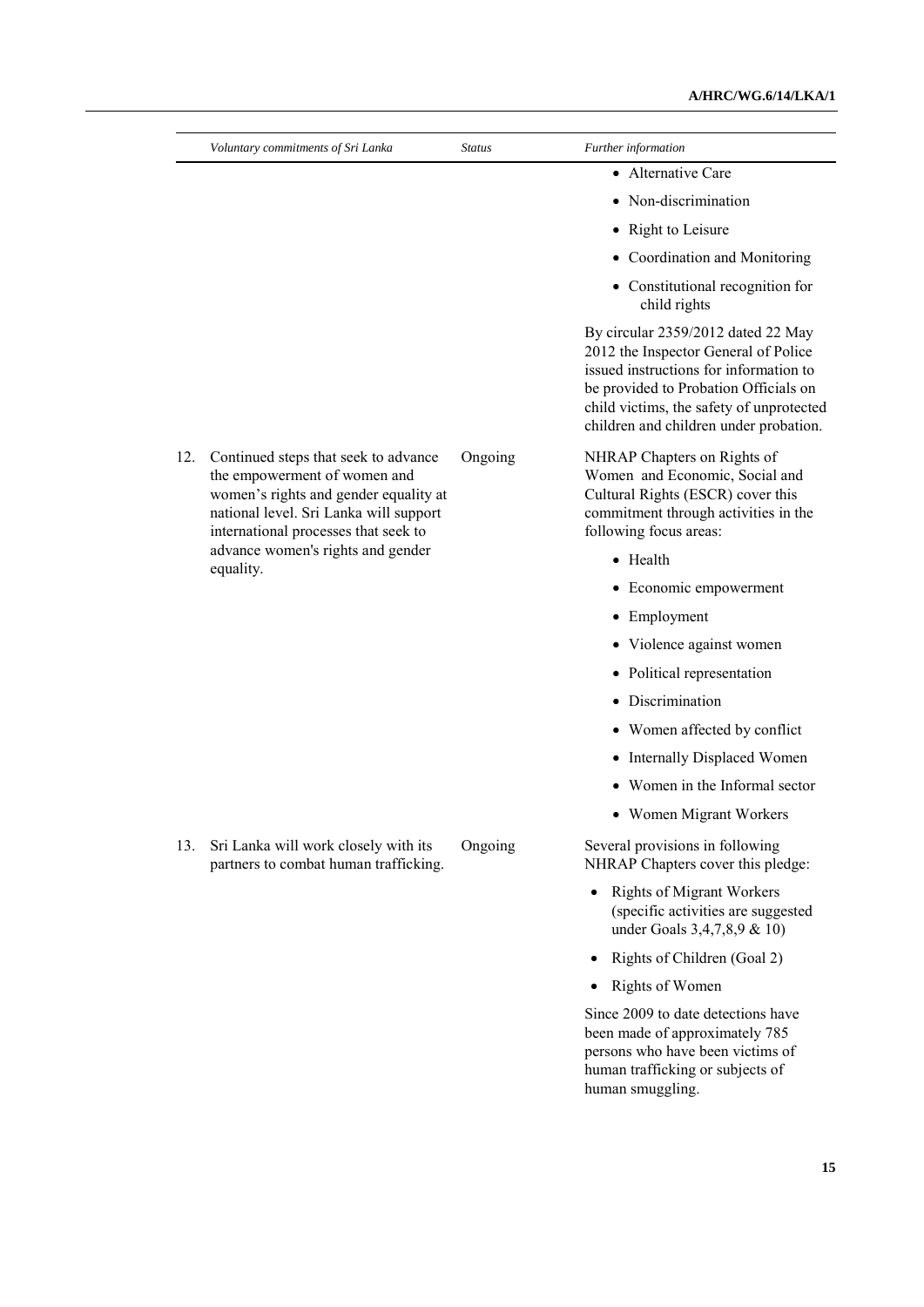|     | Voluntary commitments of Sri Lanka                                                                                                                           | <b>Status</b> | Further information                                                                                                                                                  |
|-----|--------------------------------------------------------------------------------------------------------------------------------------------------------------|---------------|----------------------------------------------------------------------------------------------------------------------------------------------------------------------|
|     |                                                                                                                                                              |               | Some measures taken include:                                                                                                                                         |
|     |                                                                                                                                                              |               | (a) Signing of MOU on Human<br>Trafficking with Australia in 2009;                                                                                                   |
|     |                                                                                                                                                              |               | (b) Establishment of Migration<br>Intelligence Unit (MIU) in 2012,                                                                                                   |
|     |                                                                                                                                                              |               | (c) Establishment of Maritime Unit in<br>2010 in the Police Dept. under the<br>CID.                                                                                  |
|     |                                                                                                                                                              |               | (d) Anti Human Smuggling unit of<br>CID specially assigned with above<br>task.                                                                                       |
|     |                                                                                                                                                              |               | (e) Operational programmes launched<br>by the coast guards to detect human<br>smuggling activities (along with<br>Police); and                                       |
|     |                                                                                                                                                              |               | (f) Mechanisms put in place with CID<br>and other Law Enforcement Agencies<br>in liaison with Foreign Counterparts to<br>counter human smuggling.                    |
| 14. | Sri Lanka will participate actively in<br>the work of the Human Rights Council<br>to make the Council a strong, effective<br>and efficient body.             | Ongoing       | Sri Lanka will continue its<br>engagement in order to uphold the<br>principles in GA Res 60/251 and HRC<br>Res. 5/1.                                                 |
| 15. | Sri Lanka will continue to work<br>towards the submission of its periodic<br>reports to treaty bodies.                                                       | Ongoing       | Several reports submitted since 2008.<br>Outstanding periodic reports will be<br>submitted to ensure compliance. See<br>Chapter IV, para. 48, (h) of this<br>Report. |
| 16. | Sri Lanka will also work to making<br>the treaty body system more effective<br>and in line with present-day<br>requirements of Member States.                | Ongoing       | Sri Lanka is engaged and will continue<br>to engage in consultations with<br>relevant stakeholders.                                                                  |
| 17. | Effective implementation of the 13th<br>Amendment to the Constitution.                                                                                       | Ongoing       | See Chapter III, B, 5 of this Report.                                                                                                                                |
| 18. | Economic development of the Eastern<br>Province, which will uplift standards<br>of living and the realization of social,                                     | Ongoing       | See: North East Housing<br><b>Reconstruction Programme</b><br>(www.nehrp.com)                                                                                        |
|     | economic and cultural rights, and also<br>assist strengthening and smooth<br>functioning of democratic institutions.<br>Sri Lanka will take measures for the |               | Nagenahira Navodaya Programme at<br>Ministry of Economic Development<br>(www.med.gov.lk)                                                                             |
|     | rehabilitation and reintegration of ex-<br>combatants, particularly children and<br>young persons.                                                           |               | See also Chapter III, B, 2 of UPR<br>report                                                                                                                          |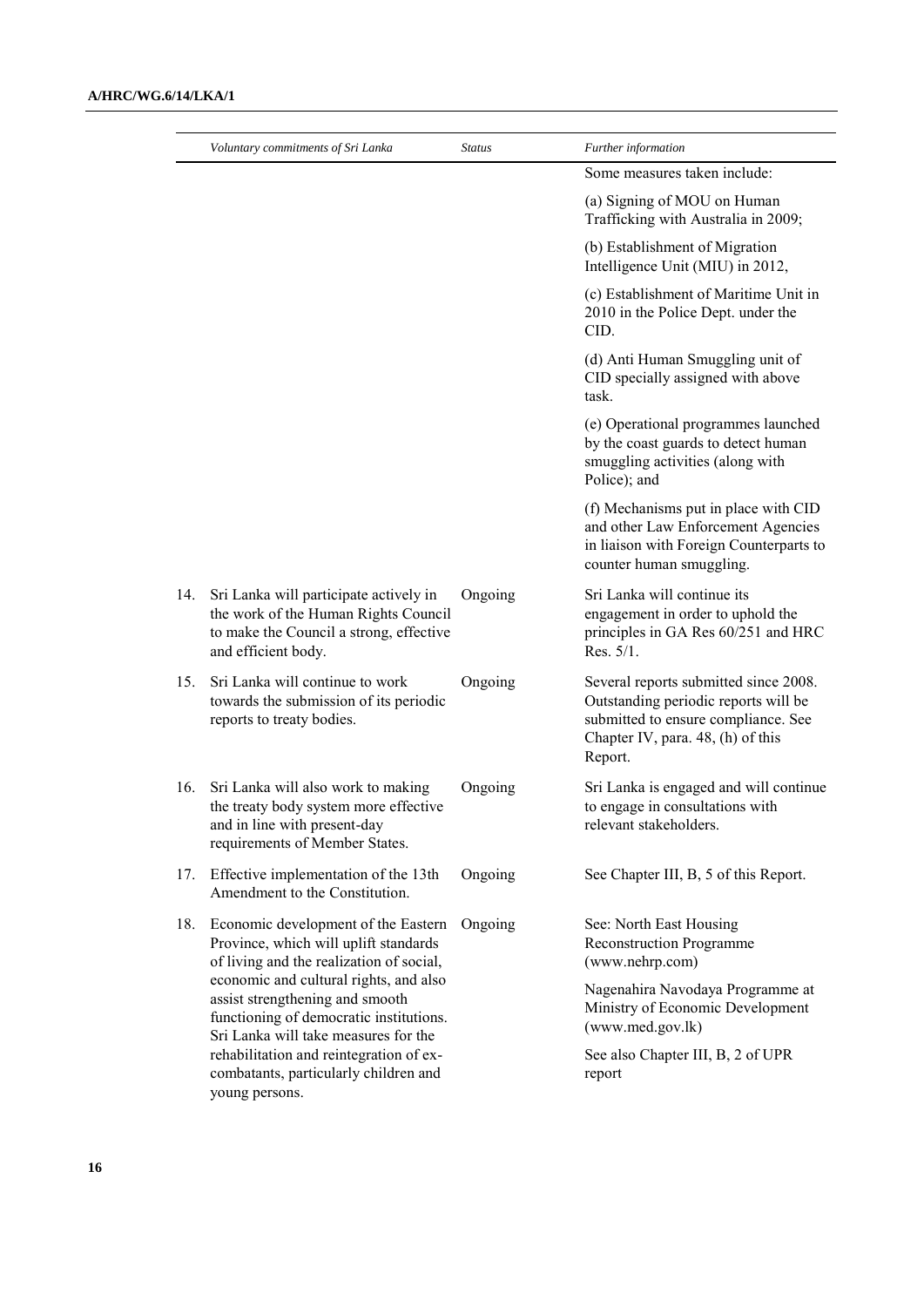|     | Voluntary commitments of Sri Lanka                                                                                                                                                    | <b>Status</b> | Further information                                                                                                                                                                                                                             |
|-----|---------------------------------------------------------------------------------------------------------------------------------------------------------------------------------------|---------------|-------------------------------------------------------------------------------------------------------------------------------------------------------------------------------------------------------------------------------------------------|
| 19. | Implementation of the official<br>languages policy and continuing<br>encouragement of bilingualism, in<br>particular in the security forces, police<br>and within the public service. | Ongoing       | NHRAP Goal 12 of CPR chapter and<br>Goal 7 of the ESCR Chapter identifies<br>language rights as a priority and sets<br>out measures for realisation of these<br>rights.                                                                         |
|     |                                                                                                                                                                                       |               | Also the adoption and implementation<br>of the national Tri-Lingual Policy<br>(2012 to 2021) by GoSL See endnotes<br>14 and 15 above.                                                                                                           |
|     | 20. Confidence-building and stabilization<br>measures: implementation of the<br>action plan for IDPs and conflict-<br>affected communities, including host<br>communities.            | Ongoing       | See Generally the NHRAP Chapter on<br>Rights of IDPs and Chapter III, B, 1-5<br>of UPR Report.                                                                                                                                                  |
| 21. | Development of a comprehensive and<br>uniform compensation policy for the<br>displaced and dispossessed.                                                                              | Ongoing       | NHRAP Chapter on IDPs Goal 1 and<br>3.                                                                                                                                                                                                          |
| 22. | Complete the process of drafting a bill<br>on the rights of IDPs having consulted<br>all relevant stakeholders.                                                                       | Ongoing       | Goal 1.1 of Chapter on Rights of<br>IDPs.                                                                                                                                                                                                       |
| 23. | Improve the capacity of the police in<br>carrying out investigations, with<br>additional training in interrogation and<br>prosecution.                                                | Ongoing       | Goal 3.1 of Prevention of Torture<br>(PoT) Chapter and other Goals and<br>activities.                                                                                                                                                           |
|     |                                                                                                                                                                                       |               | Goal 18 .2 CPR Chapter                                                                                                                                                                                                                          |
| 24. | Improve and upgrade detention<br>facilities.                                                                                                                                          |               | Goals 3 and 9.1 of CPR Chapter on<br>Conditions of Detention.                                                                                                                                                                                   |
|     |                                                                                                                                                                                       |               | Policy initiatives to reduce the prison<br>population are also being<br>contemplated.                                                                                                                                                           |
|     | 25. Uphold the rights of persons with                                                                                                                                                 | Ongoing       | Goals 15 & 17 of the CPR chapter.                                                                                                                                                                                                               |
|     | disabilities.                                                                                                                                                                         |               | Goals 1, 5 & 9 of ESCR Chapter.                                                                                                                                                                                                                 |
|     |                                                                                                                                                                                       |               | See also Goals 1,6,7 $& 9$ of the Rights<br>of Children Chapter, and                                                                                                                                                                            |
|     |                                                                                                                                                                                       |               | Goals $4 \& 9$ of the Rights of IDPs<br>Chapter.                                                                                                                                                                                                |
|     |                                                                                                                                                                                       |               | Gazette Extraordinary No 1619/24 of<br>18 Sept., 2009 was issued under the<br>Protection of the Rights of Persons<br>with disabilities Act (No28/1996) on<br>access to public buildings and spaces<br>to be provided in a time-bound<br>manner. |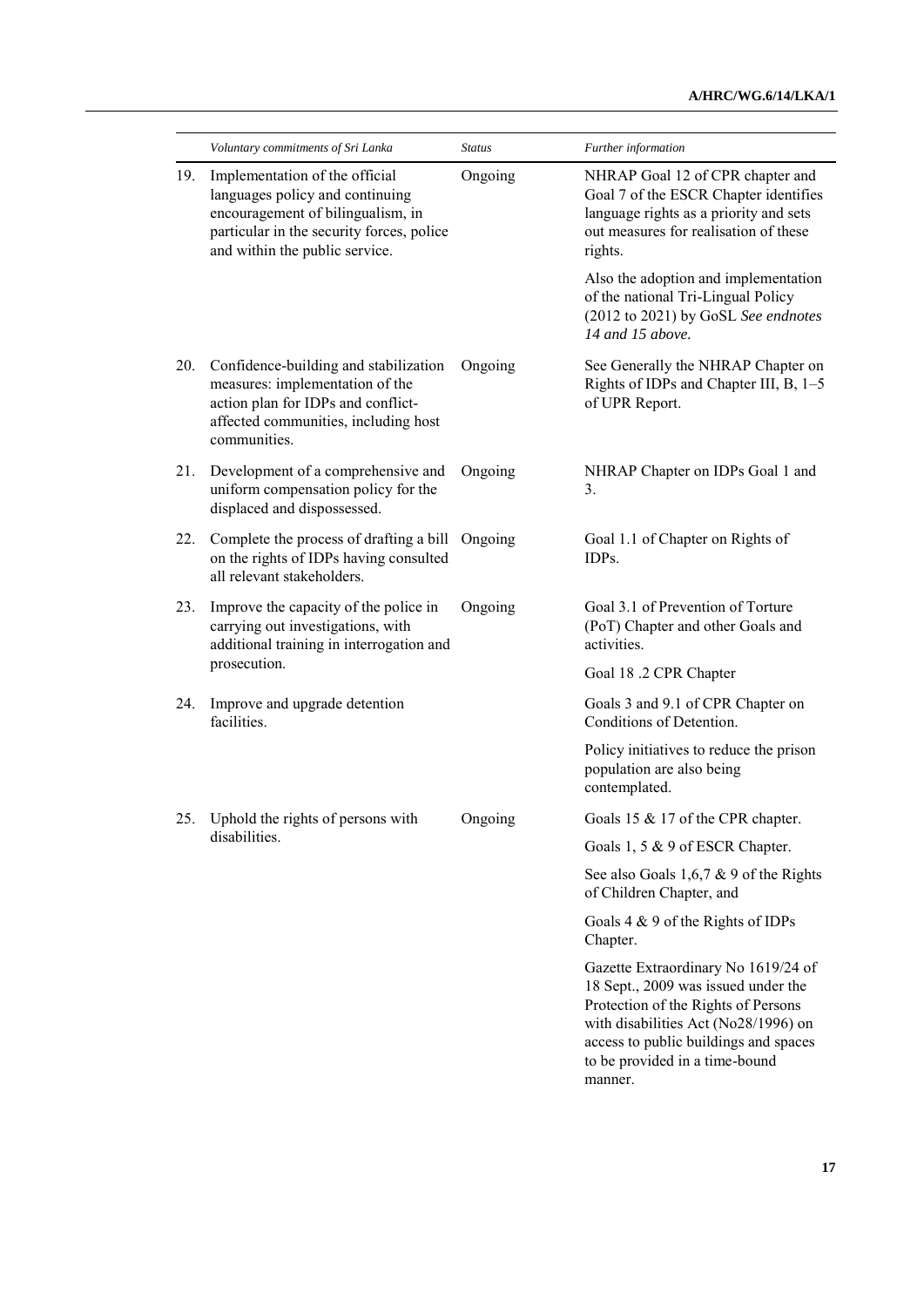|     | Voluntary commitments of Sri Lanka                                                                                                                           | <i>Status</i> | Further information                                                                                                           |
|-----|--------------------------------------------------------------------------------------------------------------------------------------------------------------|---------------|-------------------------------------------------------------------------------------------------------------------------------|
| 26. | Changes in both formal and non-<br>formal educational systems to<br>introduce and/or further develop the<br>human rights content within these<br>programmes. | Ongoing       | Rights of Children (Goal 7.4)<br>See also Goal 1 of ESCR Chapter                                                              |
|     |                                                                                                                                                              |               | Existing human rights module to be<br>further developed in secondary school<br>syllabus.                                      |
|     |                                                                                                                                                              |               | The HRCSL has also trained 1340<br>human rights activists in conflict<br>affected areas during the period 2008<br>to $2011$ . |

# **B. Status of follow up to recommendations received (Table 2)**

|     | Conclusions and/or Recommendations                                                                                                                                                                                                                                                              | <b>Status</b> | NHRAP reference                 | Other information                                                                                                                                                                                                        |
|-----|-------------------------------------------------------------------------------------------------------------------------------------------------------------------------------------------------------------------------------------------------------------------------------------------------|---------------|---------------------------------|--------------------------------------------------------------------------------------------------------------------------------------------------------------------------------------------------------------------------|
| 27. | Continue to enhance the capacity<br>building of its national human rights<br>institutions with the support of the<br>international community, including<br>OHCHR, and seek the effective<br>contribution of OHCHR to strengthen<br>the NHRC.                                                    | Ongoing       | Goal 4 CPR                      | See comment on Voluntary<br>Pledge (VP) 2 above                                                                                                                                                                          |
| 28. | Strengthen and ensure the<br>independence of its human rights<br>institutions such as the National<br>Human Rights Commission, in<br>accordance with the Paris Principles,<br>including through implementation of<br>the 17th Amendment at the earliest,<br>and ensure its pluralist character. | NA            |                                 | See comment on VP 3<br>above. The HRCSL is<br>operationally independent<br>of GoSL and is appointed<br>in terms of applicable law.                                                                                       |
| 29. | Encouraged Sri Lanka to further<br>empower the various institutional and<br>human rights infrastructures,<br>including by strengthening the<br>structural and operational<br>independence of the NHRC.                                                                                          | Ongoing       | Goal 4 CPR                      | See comment on VP 2<br>above                                                                                                                                                                                             |
| 30. | Cooperate actively with international<br>mechanisms in order to implement<br>human rights at all levels of society<br>and consider participating in core<br>human rights treaties, as well as<br>special procedures of the Human<br>Rights Council.                                             | Ongoing       | Entirety of the<br><b>NHRAP</b> | Sri Lanka is party to 7 core<br>human rights instruments<br>and several protocols and<br>signatory to the<br><b>Convention on Disabilities</b><br>and is discharging its<br>responsibilities under these<br>instruments. |
| 31. | Try to respond in a timely manner to<br>the questionnaires sent by the special<br>procedures.                                                                                                                                                                                                   | Ongoing       |                                 | Sri Lanka has been<br>responding in a timely<br>manner in the context of                                                                                                                                                 |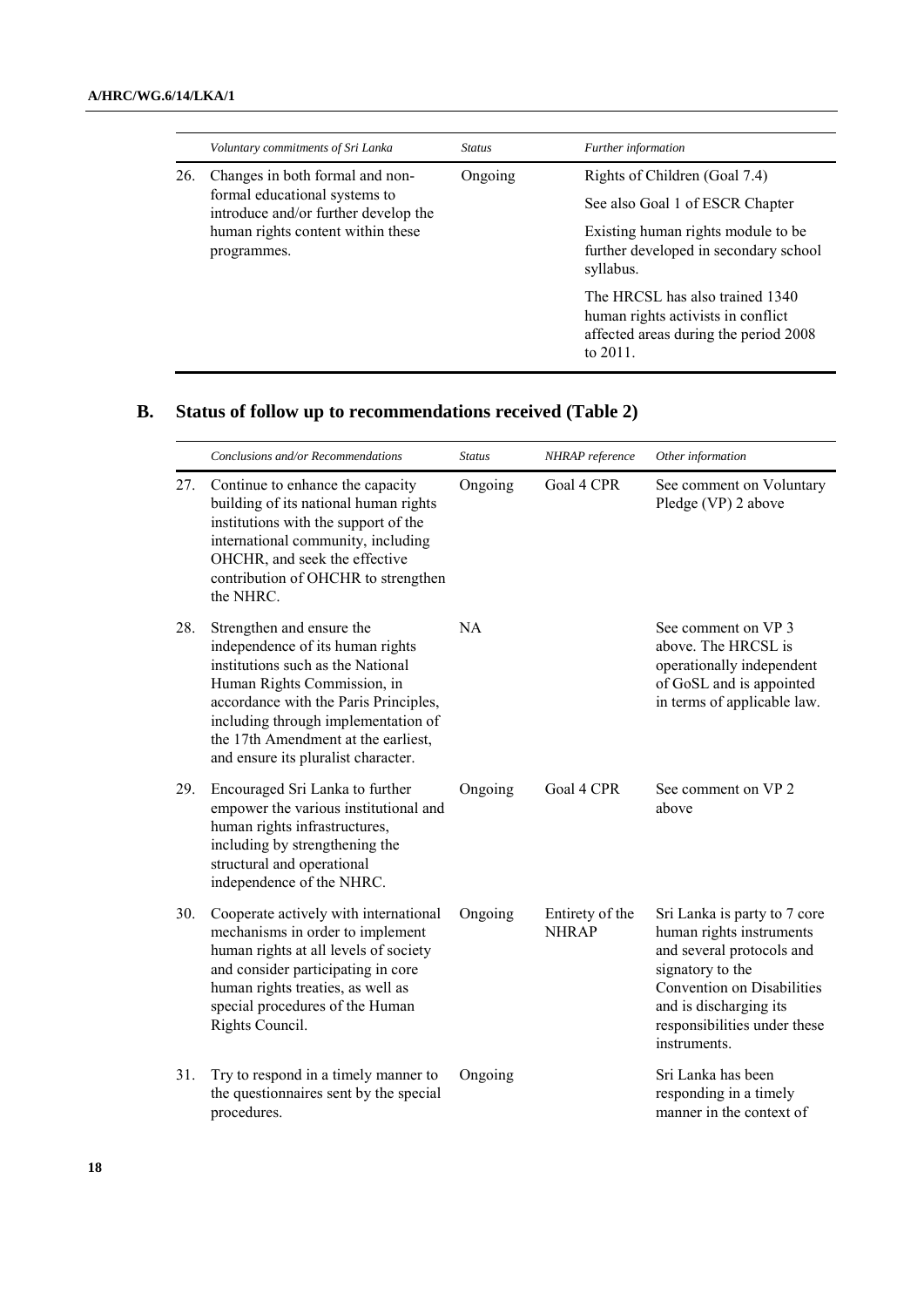|     | Conclusions and/or Recommendations                                                                                                                                                                                         | <b>Status</b> | NHRAP reference          | Other information                                                                                                                                                                                                                                                   |
|-----|----------------------------------------------------------------------------------------------------------------------------------------------------------------------------------------------------------------------------|---------------|--------------------------|---------------------------------------------------------------------------------------------------------------------------------------------------------------------------------------------------------------------------------------------------------------------|
|     |                                                                                                                                                                                                                            |               |                          | ground realities.                                                                                                                                                                                                                                                   |
| 32. | Continue close dialogue with the<br>United Nations human rights<br>mechanisms, and OHCHR.                                                                                                                                  | Ongoing       |                          | See comment on VP 2<br>above.                                                                                                                                                                                                                                       |
| 33. | Take into account the<br>recommendation made by the Human<br>Rights Committee that it incorporate<br>all substantive provisions of ICCPR<br>into its national legislation, unless<br>already done.                         | Completed     |                          | ICCPR Act No. 56 of 2007<br>and determination of the<br>Supreme Court of Sri<br>Lanka of March 2008<br>substantially addresses<br>concerns re. compliance.                                                                                                          |
| 34. | Ensure full incorporation and<br>implementation of international<br>human rights instruments at the<br>national level, in particular ICCPR<br>and CAT, unless already done.                                                | Completed     |                          | Constitutional provision<br>and domestic law<br>incorporates the substance<br>of the rights under the<br>Conventions. Definitional<br>issues relating to torture<br>are being considered and<br>will be further discussed<br>with the Committee<br>Against Torture. |
| 35. | Ensure that its domestic legislation is<br>in full compliance with the<br>Convention on the Rights of the<br>Child.                                                                                                        | Ongoing       |                          | Legislation being reviewed<br>and will be amended where<br>necessary.                                                                                                                                                                                               |
| 36. | Continue its efforts for the full<br>implementation of international<br>human rights instruments to which it<br>is a party.                                                                                                | Ongoing       | NHRAP in its<br>entirety | See also comment on #30<br>above.                                                                                                                                                                                                                                   |
| 37. | That civil society organizations,<br>including those from multi-ethnic<br>communities and conflict affected<br>areas in Sri Lanka's north and east, be<br>involved in the follow-up to the UPR<br>process.                 | Ongoing       |                          | NHRAP is the outcome of<br>UPR engagement and civil<br>society was involved in its<br>formulation. Implementing<br>agencies of Government<br>will involve their civil<br>society partners in<br>implementation.                                                     |
| 38. | Further support human rights<br>machinery and capacity building in its<br>national institutions to implement the<br>human rights instruments, such as the<br>introduction of a human rights charter<br>as pledged in 2006. | Ongoing       | NHRAP Goal 1             | See comment on VP 7<br>above.                                                                                                                                                                                                                                       |
| 39. | That the National Plan of Action<br>provide specific benchmarks within a<br>given timeframe.                                                                                                                               | Completed     | <b>NHRAP</b>             | All activities are time-<br>bound.                                                                                                                                                                                                                                  |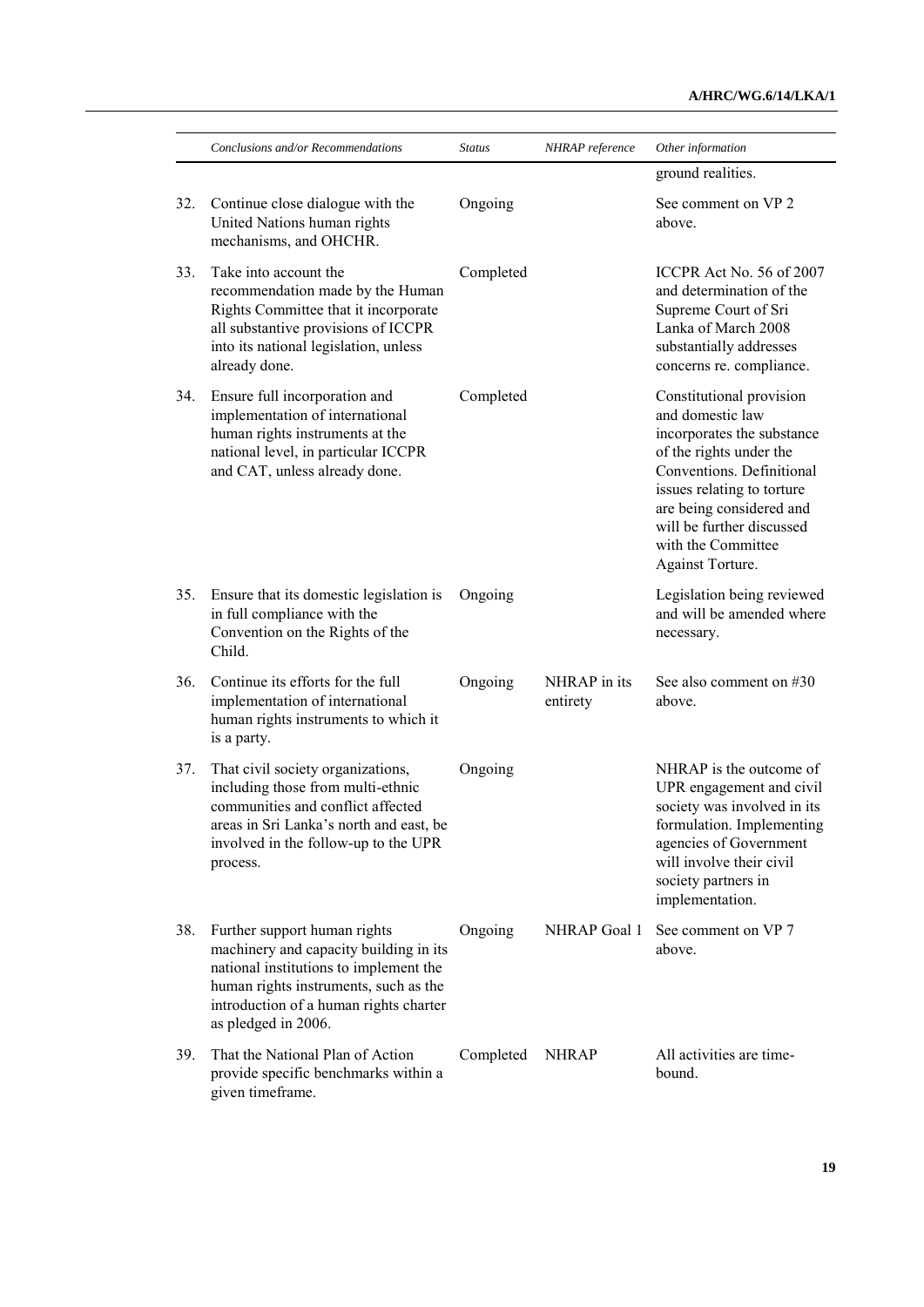|     | Conclusions and/or Recommendations                                                                                                                                                                                                                                                                                                         | <b>Status</b> | NHRAP reference                                        | Other information                                                                                                                                                                                                                                                                                                                                                    |
|-----|--------------------------------------------------------------------------------------------------------------------------------------------------------------------------------------------------------------------------------------------------------------------------------------------------------------------------------------------|---------------|--------------------------------------------------------|----------------------------------------------------------------------------------------------------------------------------------------------------------------------------------------------------------------------------------------------------------------------------------------------------------------------------------------------------------------------|
| 40. | Take measures to ensure access to<br>humanitarian assistance for vulnerable<br>populations and take further measures<br>to protect civilians, including human<br>rights defenders and humanitarian<br>workers.                                                                                                                             | Ongoing       |                                                        | Humanitarian access for<br>the 1,597 IDP families still<br>awaiting resettlement is<br>provided.                                                                                                                                                                                                                                                                     |
| 41. | Ensure the adequate completion of<br>investigations into the killings of aid<br>workers, including by encouraging the<br>Presidential Commission of Inquiry to<br>use its legal investigative powers to<br>their full extent.                                                                                                              | Ongoing       |                                                        | As per LLRC<br>recommendations further<br>action is under<br>consideration by the<br>Attorney-General<br>including further<br>investigation by the<br>Criminal Investigation<br>Division.                                                                                                                                                                            |
| 42. | Implement the recommendations of<br>the Special Rapporteur on the<br>question of torture.                                                                                                                                                                                                                                                  | Ongoing       | <b>NHRAP</b><br>Chapter on<br>Prevention of<br>Torture | Follow up action has been<br>taken and interactions with<br>SR have taken place in<br>2007 and 2012. The<br>NHRAP Chapter was<br>drawn up to facilitate<br>ongoing follow up.                                                                                                                                                                                        |
| 43. | Ensure a safe environment for human<br>rights defenders' activities and that<br>perpetrators of the murders, attacks,<br>threats and harassment of human<br>rights defenders be brought to justice.                                                                                                                                        | Ongoing       |                                                        | Human Rights Defenders<br>are entitled to all<br>safeguards including<br>enjoyment of fundamental<br>rights and protection under<br>ordinary law together with<br>all legal remedies. In<br>instances where complaints<br>have been made, impartial<br>and comprehensive<br>criminal investigations<br>have been conducted and<br>judicial proceedings<br>initiated. |
| 44. | Increase its efforts to further prevent<br>cases of kidnapping, forced<br>disappearances and extrajudicial<br>killings; ensure that all perpetrators<br>are brought to justice; and enhance its<br>capacity in the areas of crime<br>investigations, the judiciary and the<br>NHRC, with the assistance of the<br>international community. | Ongoing       | <b>NHRAP</b><br>Chapters on<br>CPR and PoT             | Capacity building of law<br>enforcement and national<br>institutions is<br>contemplated. External<br>assistance may be<br>requested if local training<br>capacity needs to be<br>supplemented.                                                                                                                                                                       |
| 45. | Increase its efforts to strengthen its<br>legal safeguards for eliminating all<br>forms of ill treatment or torture in the                                                                                                                                                                                                                 | Ongoing       | <b>NHRAP</b><br>Chapter on PoT                         | Police circulars (2011 and<br>2012) are aimed at<br>eliminating mistreatment                                                                                                                                                                                                                                                                                         |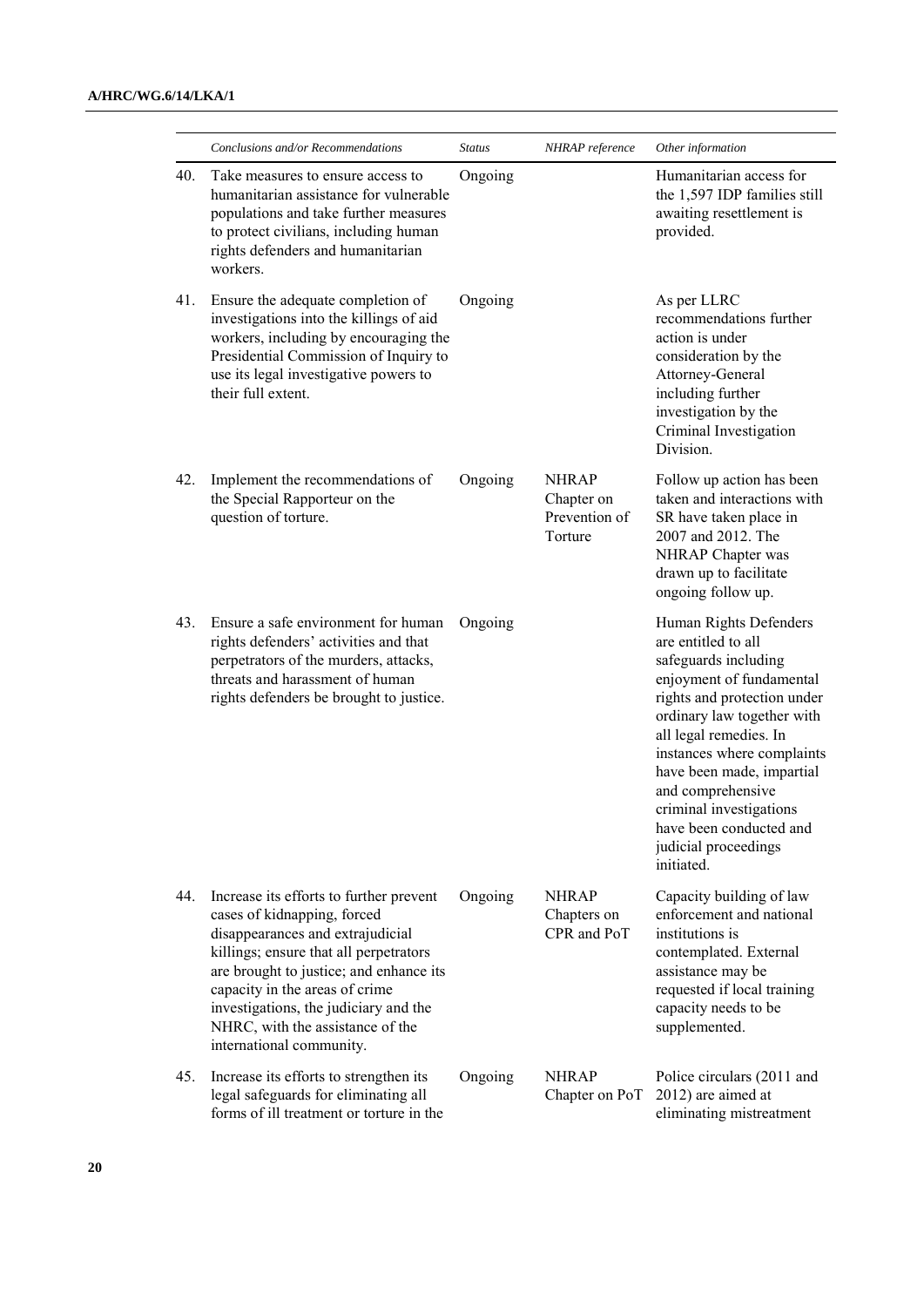## **A/HRC/WG.6/14/LKA/1**

|     | Conclusions and/or Recommendations                                                                                                                                                                                                                         | <b>Status</b> | NHRAP reference | Other information                                                                                                                                                                                                                                                                                                                                                                                                                                   |
|-----|------------------------------------------------------------------------------------------------------------------------------------------------------------------------------------------------------------------------------------------------------------|---------------|-----------------|-----------------------------------------------------------------------------------------------------------------------------------------------------------------------------------------------------------------------------------------------------------------------------------------------------------------------------------------------------------------------------------------------------------------------------------------------------|
|     | prisons and detention centres.                                                                                                                                                                                                                             |               |                 | of detainees. Practical<br>guidelines have been<br>adopted by the Terrorist<br>Investigation Division for<br>the treatment of detainees.                                                                                                                                                                                                                                                                                                            |
|     |                                                                                                                                                                                                                                                            |               |                 | Introductory Workshop for<br>the Police on Prevention of<br>Torture. 474 Police<br>Officials have been trained<br>from 2009-2012.                                                                                                                                                                                                                                                                                                                   |
| 46. | Step up its efforts for the<br>rehabilitation of former child soldiers<br>- in particular through enhanced<br>cooperation with the international<br>community – and adopt measures<br>necessary for their rehabilitation in an<br>appropriate environment. | Completed     |                 | 594 former child<br>combatants were the final<br>recipients of rehabilitation<br>and have now been<br>reunited with their<br>families.                                                                                                                                                                                                                                                                                                              |
| 47. | Adopt measures to investigate,<br>prosecute and punish those<br>responsible for serious human rights<br>crimes such as the recruitment of<br>child soldiers, in accordance with<br>international norms and in a<br>transparent manner.                     | Ongoing       |                 | Action will be taken on the<br>basis of credible evidence<br>if sufficient detail is<br>provided. As provided for<br>by UNSC Resolution 1612<br>itself, claims made without<br>any degree of specificity<br>and on the basis of heresay<br>cannot be treated as<br>anything more than<br>unsubstantiated and<br>uncorroborated evidence.<br>The situation is mitigated<br>by the fact that no alleged<br>recruitment has taken place<br>after 2009. |
| 48. | Take judicial and other measures to<br>put an end to the recruitment of child<br>soldiers in all parts of its territory, and<br>accordingly give further appropriate<br>directions to the security forces and<br>police to ensure their implementation.    | Completed     |                 | Penal Code provisions are<br>in place and are part of the<br>criminal law of the land.<br>As such all persons are<br>bound to obey the law.                                                                                                                                                                                                                                                                                                         |
| 49. | Investigate allegations of forced<br>recruitment of children and hold to<br>account any persons found in<br>violation of CRC and its Optional<br>Protocol.                                                                                                 |               |                 | See comment on<br>Recommendation 47/48<br>above. Sri Lanka has also<br>been delisted by the UNSG<br>from Annex II of the                                                                                                                                                                                                                                                                                                                            |
| 50. | Take further steps to improve the<br>effectiveness of measures to combat<br>the recruitment of child soldiers.                                                                                                                                             |               |                 | UNSC Resolution 1612.                                                                                                                                                                                                                                                                                                                                                                                                                               |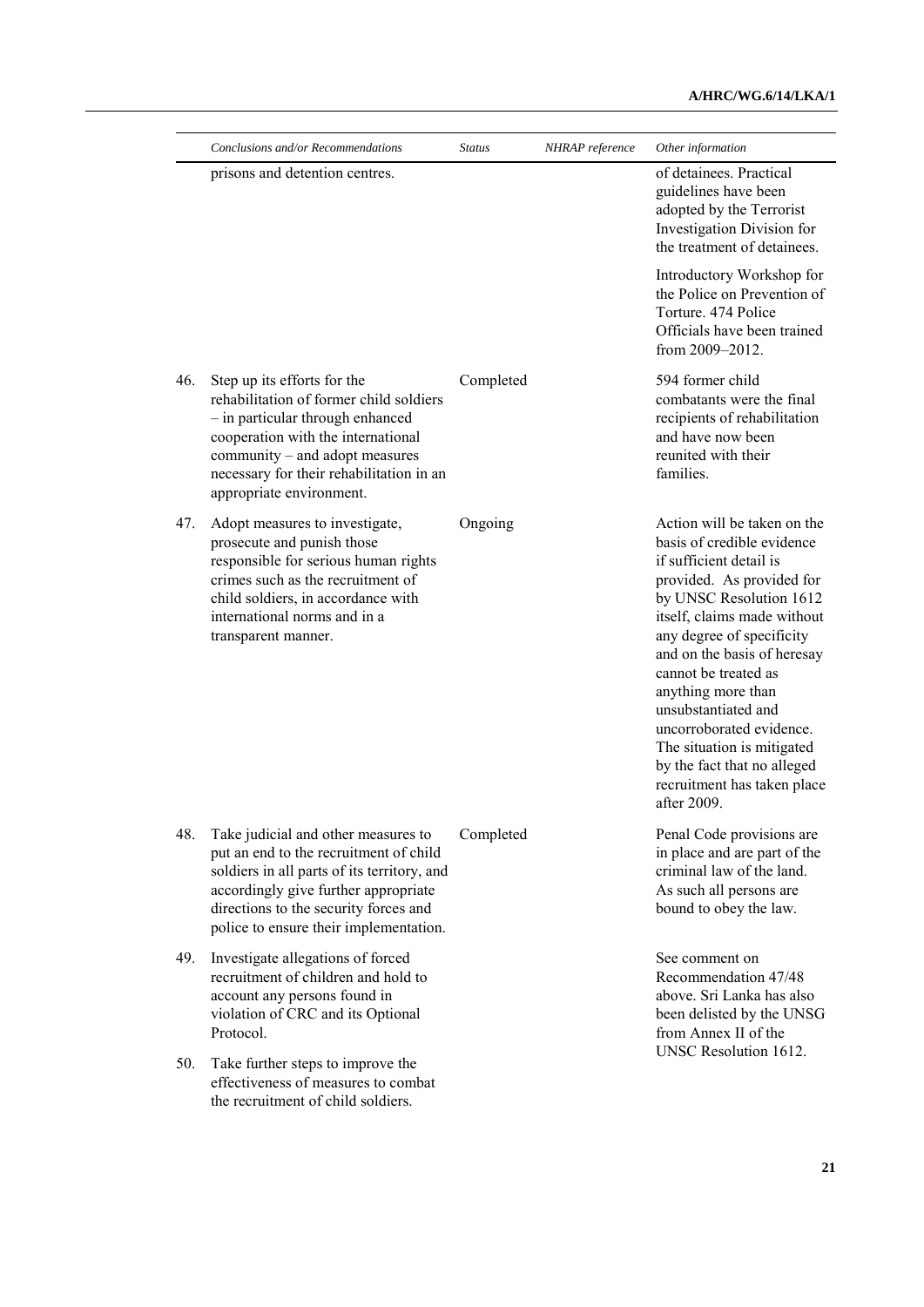|     | Conclusions and/or Recommendations                                                                                                                                                                                                                                                                                             | <b>Status</b> | NHRAP reference              | Other information                                                                                                                                                |
|-----|--------------------------------------------------------------------------------------------------------------------------------------------------------------------------------------------------------------------------------------------------------------------------------------------------------------------------------|---------------|------------------------------|------------------------------------------------------------------------------------------------------------------------------------------------------------------|
| 51. | Take active measures in order to put<br>an immediate end to forced<br>recruitment and use of children in<br>armed conflicts by all factions.                                                                                                                                                                                   |               |                              |                                                                                                                                                                  |
| 52. | Investigate and prosecute all<br>allegations of extrajudicial, summary<br>or arbitrary killings and bring the<br>perpetrators to justice in accordance<br>with international standards.                                                                                                                                        | Ongoing       |                              | NHRAP Goal 4 Enhance judicial powers to<br>direct investigation; The<br>GoSL envisages taking<br>time bound remedial action<br>to address allegations.           |
| 53. | Adopt measures to investigate,<br>prosecute and punish those<br>responsible for serious human rights<br>crimes such as enforced<br>disappearances, in accordance with<br>international norms and in a                                                                                                                          | Ongoing       | <b>NHRAP Goal 4</b><br>and 7 | Although current laws are<br>sufficient to punish acts of<br>causing enforced or<br>involuntary disappearance,<br>measures are contemplated<br>to:               |
|     | transparent manner.                                                                                                                                                                                                                                                                                                            |               |                              | 1) Examine the need for<br>legislation                                                                                                                           |
|     |                                                                                                                                                                                                                                                                                                                                |               |                              | 2) Formulate and present<br>law to Parliament, if law<br>reform is necessary with<br>emphasis on the need to<br>impose heavy penal<br>sanctions as a deterrent). |
| 54. | Adopt measures to ensure the<br>effective implementation of legislative<br>guarantees and programmes for the<br>protection of witnesses and victims.                                                                                                                                                                           | Ongoing       | NHRAP Goal 7                 | See also comment on VP4<br>above.                                                                                                                                |
| 55. | Take all necessary measures to<br>prosecute and punish perpetrators of<br>violations of international human<br>rights law and humanitarian law.                                                                                                                                                                                | Ongoing       | <b>NHRAP</b>                 | All criminal acts are<br>Chapter on CPR punishable under Sri<br>Lankan law and special<br>relief is granted for<br>violation for human rights.                   |
| 56. | (a) Pursue the ongoing inquiries into<br>allegations of violations of children's<br>rights in armed conflict, such as                                                                                                                                                                                                          |               |                              | (a) See comment on<br>Recommendations 47/48<br>above                                                                                                             |
|     | conscriptions and abductions of<br>children anywhere and to adopt<br>vigorous measures to prevent such<br>violations; and (b) take other urgent<br>measures for the re-integration of<br>children who have surrendered to the<br>governmental forces asking for<br>special protection or who are currently<br>held in prisons. |               |                              | (b) See comment on<br>Recommendation 46<br>above.                                                                                                                |
| 57. | Enter into further agreements with<br>countries hosting its migrants                                                                                                                                                                                                                                                           | Ongoing       | <b>NHRAP</b><br>Chapter on   | Sri Lanka has entered into<br>eight such bilateral                                                                                                               |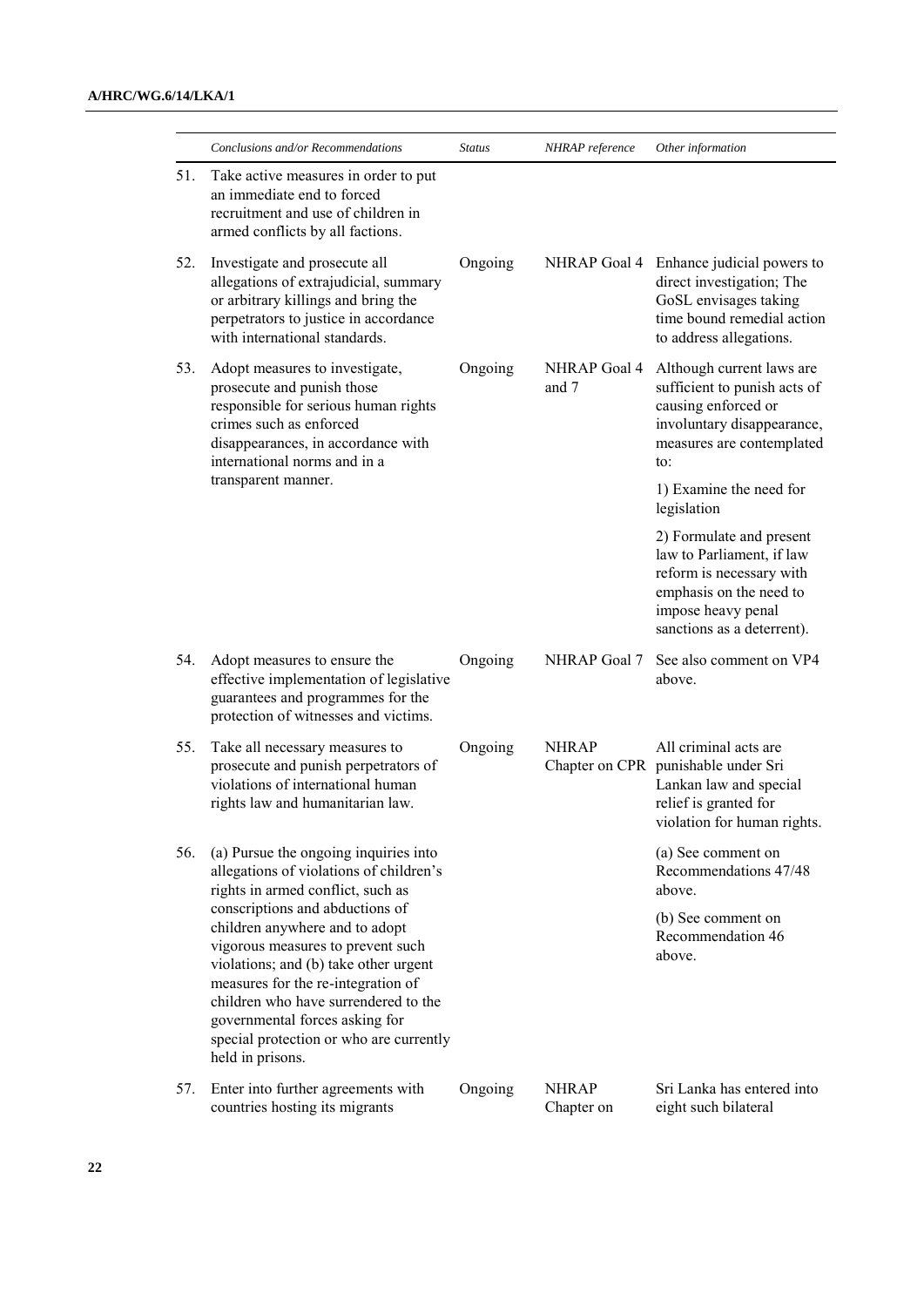|     | Conclusions and/or Recommendations                                                                                                                                                                                                                                                                                                                                                                                                                                                                                                  | <b>Status</b>         | NHRAP reference                                      | Other information                                                                                                                                                                                                        |
|-----|-------------------------------------------------------------------------------------------------------------------------------------------------------------------------------------------------------------------------------------------------------------------------------------------------------------------------------------------------------------------------------------------------------------------------------------------------------------------------------------------------------------------------------------|-----------------------|------------------------------------------------------|--------------------------------------------------------------------------------------------------------------------------------------------------------------------------------------------------------------------------|
|     | workers.                                                                                                                                                                                                                                                                                                                                                                                                                                                                                                                            |                       | Migrant<br>Workers'<br><b>Rights Goal 5</b>          | agreements pertaining to<br>this area.                                                                                                                                                                                   |
| 58. | Take the measures necessary to ensure Ongoing<br>the return and restitution of housing<br>and lands in conformity with<br>international standards for IDPs.                                                                                                                                                                                                                                                                                                                                                                         |                       | <b>NHRAP</b><br>Chapter on<br>Rights of IDPs         | See specifically Goal 1 and<br>3 of NHRAP. The GoSL<br>will take action to deal<br>with land related issues<br>giving particular emphasis<br>to the rights of IDPs.                                                      |
| 59. | Take measures to protect the rights of<br>IDPs, including long-term housing<br>and property restitution policies that<br>meet international standards, and<br>protecting the rights to a voluntary,<br>safe return and adequate restitution.                                                                                                                                                                                                                                                                                        | Ongoing               |                                                      |                                                                                                                                                                                                                          |
| 60. | (a) Adopt necessary measures to<br>safeguard the human rights of IDPs in<br>accordance with applicable<br>international standards and that<br>particular emphasis be given inter alia<br>to increased information sharing as<br>well as consultation efforts to reduce<br>any sense of insecurity of the IDPs;<br>(b) facilitate reintegration of IDPs in<br>areas of return and (c) take measures<br>to ensure the provision of assistance<br>to IDPs and the protection of human<br>rights of those providing such<br>assistance. | Ongoing               |                                                      |                                                                                                                                                                                                                          |
| 61. | Ensure protection and security in IDP<br>camps; and, while safeguarding the<br>rights to return and to restitution,<br>adopt a policy to provide IDPs with<br>adequate interim housing solutions.                                                                                                                                                                                                                                                                                                                                   | Completed/<br>ongoing | <b>NHRAP</b><br>Chapter on<br>Rights of IDPs         | All IDPs have access to<br>interim housing pending<br>return and resettlement.                                                                                                                                           |
| 62. | Give special attention to the rights of<br>women and further promote education<br>and development and their<br>representation in politics and public<br>life.                                                                                                                                                                                                                                                                                                                                                                       | Ongoing               | <b>NHRAP</b><br>Chapter on the<br>Rights of<br>Women | The Ministry of Child<br>Development and<br>Women's Affairs also has<br>devised an institutional<br>action plan which is<br>undergoing a process of<br>review.                                                           |
| 63. | (a) Pursue its programmes to develop<br>former conflict zones in order to bring<br>afflicted communities at par with<br>those living in other provinces of the<br>country; and (b) seek which tangible<br>support the international community,<br>particularly States in a position to do<br>so, may extend to assist Sri Lanka in                                                                                                                                                                                                  | Ongoing               |                                                      | See comment on VP 9<br>above; also the Joint Plan<br>of Assistance of Assistance<br>to the Northern Province<br>2011 and 2012 has these<br>broad goals but the level of<br>external funding support is<br>approx. 35% of |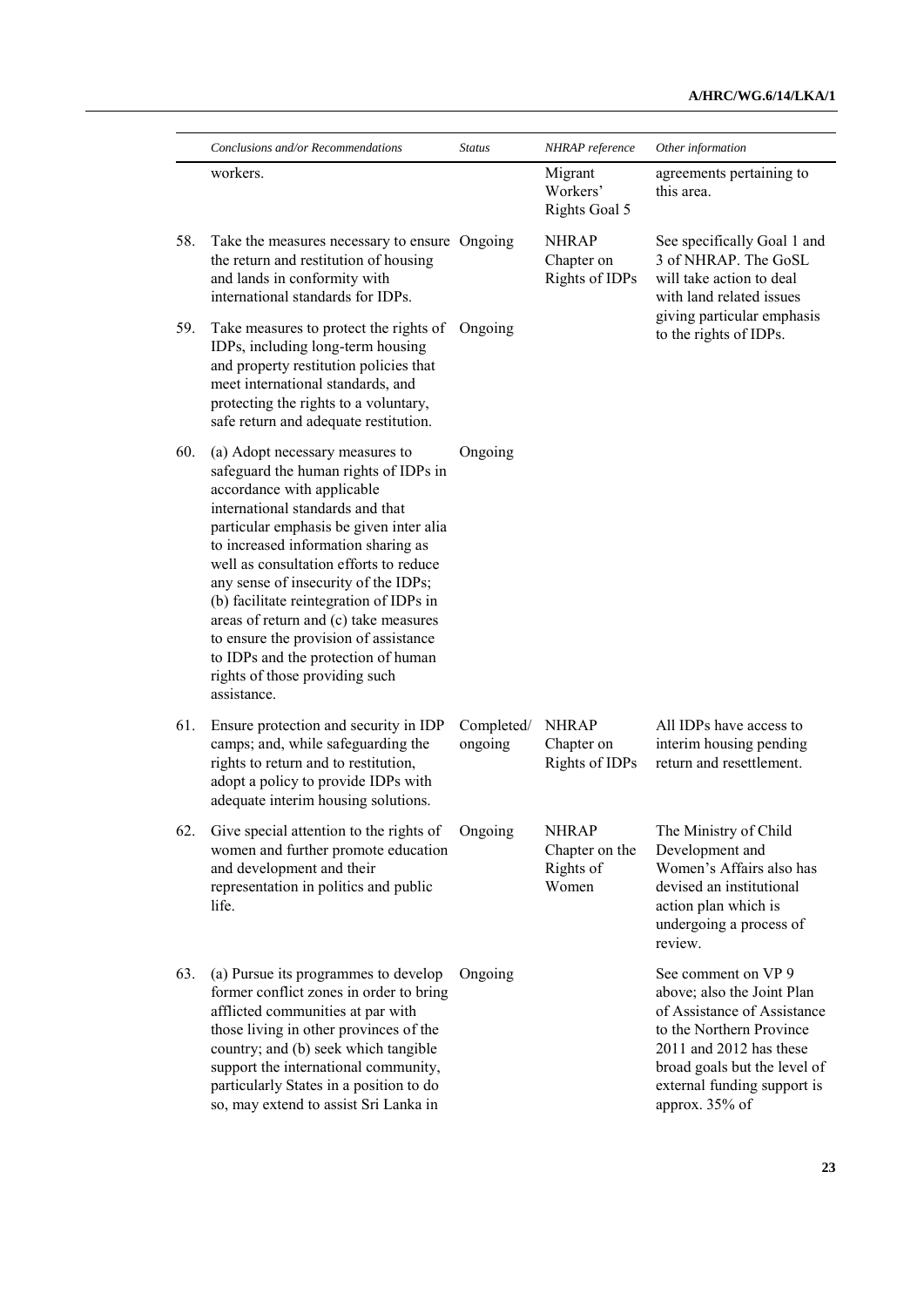|     | Conclusions and/or Recommendations                                                                                                                                                                                                                                                                                                                                                                                                                       | <b>Status</b> | NHRAP reference                                                                           | Other information                                                                                                                                                                                                                             |
|-----|----------------------------------------------------------------------------------------------------------------------------------------------------------------------------------------------------------------------------------------------------------------------------------------------------------------------------------------------------------------------------------------------------------------------------------------------------------|---------------|-------------------------------------------------------------------------------------------|-----------------------------------------------------------------------------------------------------------------------------------------------------------------------------------------------------------------------------------------------|
|     | bridging these gaps in order to<br>enhance the effective realization of<br>the full range of human rights for all<br>Sri Lankans.                                                                                                                                                                                                                                                                                                                        |               |                                                                                           | requirements; also see<br>information under Chapter<br>III, B, 4 of this Report.                                                                                                                                                              |
| 64. | Continue to strengthen its activities to<br>ensure there is no discrimination<br>against ethnic minorities in the<br>enjoyment of the full range of human<br>rights, in line with the comments of<br>the Committee on Economic, Social<br>and Cultural Rights, the Committee<br>on the Elimination of Racial<br>Discrimination, the Committee on the<br>Rights of the Child, and the<br>Committee on the Elimination of<br>Discrimination Against Women. | Ongoing       | <b>NHRAP</b><br>Chapters on<br>CPR, ESCR,<br>Rights of<br>Children,<br>Rights of<br>Women | Article 12 of the<br>Constitution has extensive<br>provision to ensure equal<br>treatment under the law<br>and equal protection of the<br>law.                                                                                                |
| 65. | Take measures to safeguard freedom<br>of expression and protect human<br>rights defenders, and effectively<br>investigate allegations of attacks on<br>journalists, media personnel and<br>human rights defenders and prosecute<br>those responsible.                                                                                                                                                                                                    | Ongoing       | <b>NHRAP</b>                                                                              | Article 14 guarantees inter<br>Chapter on CPR alia the rights of citizens to<br>freedom of expression, the<br>right to assembly and<br>association. These rights<br>have been judicially<br>upheld.                                           |
| 66. | Take measures to improve safeguards<br>for freedom of the press.                                                                                                                                                                                                                                                                                                                                                                                         | Ongoing       | <b>NHRAP</b>                                                                              | Further time bound action<br>Chapter on CPR is envisaged by the<br>Government to protect<br>these rights                                                                                                                                      |
| 67. | Adopt effective measures to ensure<br>the full realization of the right to<br>freedom of expression for all persons.                                                                                                                                                                                                                                                                                                                                     | Ongoing       | <b>NHRAP</b><br>Chapter on CPR<br>Goal 14                                                 |                                                                                                                                                                                                                                               |
| 68. | Continue to work with the<br>international community on protection<br>of human rights, environment, disaster<br>risk management, HIV/AIDS and<br>capacity building.                                                                                                                                                                                                                                                                                      | Ongoing       | 8 Thematic<br>areas of the<br><b>NHRAP</b>                                                | These areas are also the<br>subject of bilateral and<br>multilateral cooperation<br>between Sri Lanka and its<br>partners.                                                                                                                    |
| 69. | Actively draw upon the assistance of<br>the international community in the<br>anti-terrorism process and in<br>overcoming its negative<br>consequences.                                                                                                                                                                                                                                                                                                  | Ongoing       |                                                                                           | Sri Lanka is actively<br>engaging with international<br>partners in the fight against<br>terrorism.                                                                                                                                           |
| 70. | Work closely with OHCHR to build<br>the capacity of its national institutions<br>and seeks States' assistance on<br>counter-terrorism strategies,<br>especially by countering terrorist<br>fund-raising efforts in their territories<br>and in accordance with Security<br>Council resolutions and international                                                                                                                                         | Ongoing       | Ongoing                                                                                   | Sri Lanka has taken action<br>pursuant to UN SC<br>Resolutions 1267 See<br><b>Extraordinary Gazette</b><br>number 1760/40 dated 31<br>May 2012) and 1373 (See<br><b>Extraordinary Gazette</b><br>number 1758/19 dated 15<br>May 2012) and has |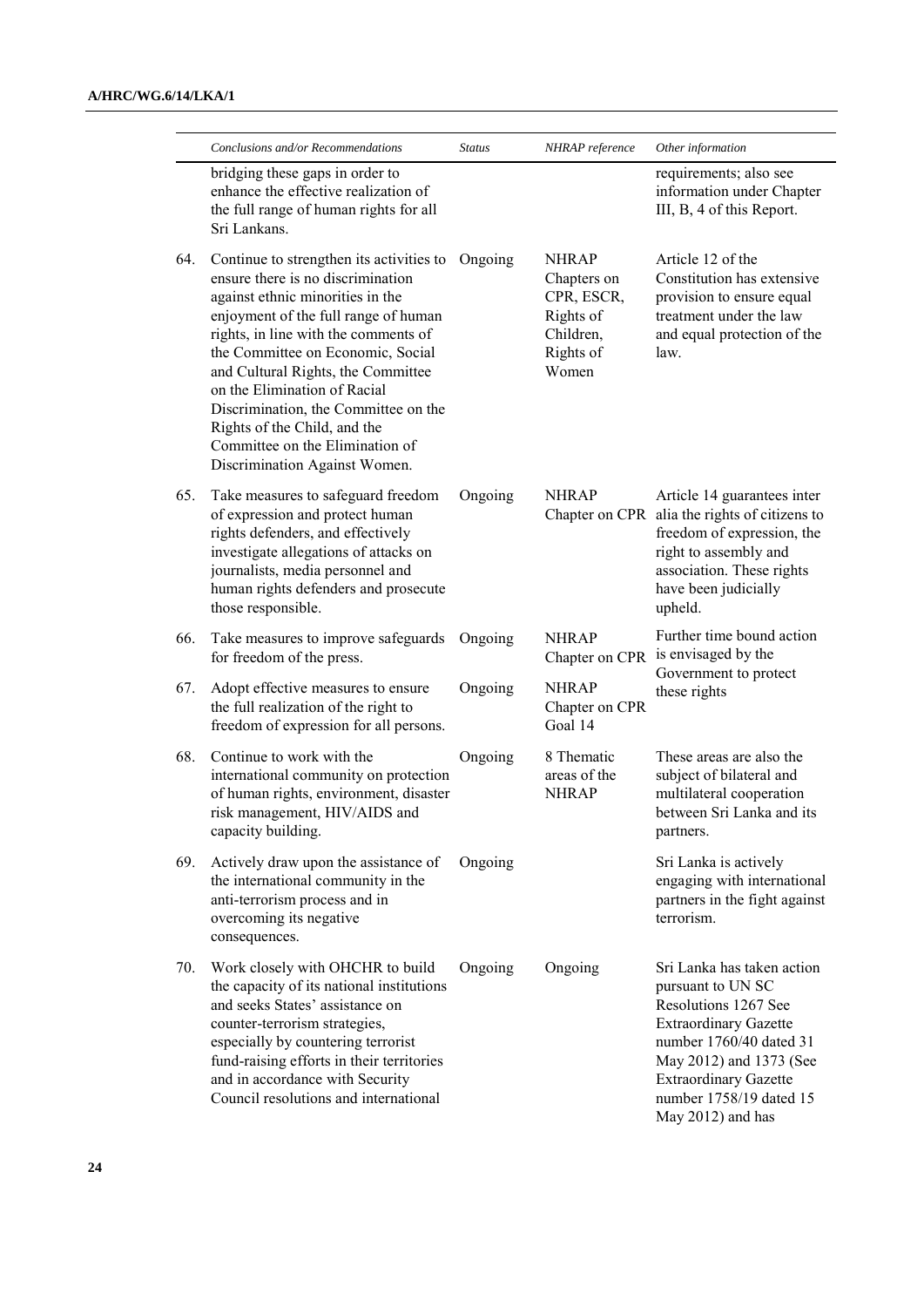|     | Conclusions and/or Recommendations                                                                                                                                                          | <b>Status</b> | NHRAP reference | Other information                                                                                                                                                              |
|-----|---------------------------------------------------------------------------------------------------------------------------------------------------------------------------------------------|---------------|-----------------|--------------------------------------------------------------------------------------------------------------------------------------------------------------------------------|
|     | conventions.                                                                                                                                                                                |               |                 | appointed national<br>competent authority to take<br>appropriate follow up<br>action.                                                                                          |
|     |                                                                                                                                                                                             |               |                 | GoSL has also established<br>a Financial Intelligence<br>Unit (FIU) under Central<br>Bank to combat illicit<br>financial transactions.                                         |
| 71. | Share its experience with regards to<br>fighting rebellion and terrorism and<br>how to overcome them, as well as on<br>the measures taken to improve its<br>social and economic development | Ongoing       |                 | The following have been<br>held/conducted by the Sri<br>Lankan authorities:                                                                                                    |
|     |                                                                                                                                                                                             |               |                 | Defence symposium 2011.<br>43 countries, 93 delegates.<br>Theme - Defeating<br>Terrorism, June 2011.                                                                           |
|     |                                                                                                                                                                                             |               |                 | Defence symposium 2012.<br>63 countries/120+<br>delegates. Theme 5R,<br>August 2012.                                                                                           |
|     |                                                                                                                                                                                             |               |                 | Security forces offer<br>training courses for foreign<br>Officers since 2010.                                                                                                  |
|     |                                                                                                                                                                                             |               |                 | Galle Dialogue 2010. 8<br>countries (attended by<br>delegates from Australia,<br>Bangladesh, India, Kenya,<br>Maldives, Pakistan, South<br>Korea, USA). August<br>2010.        |
|     |                                                                                                                                                                                             |               |                 | Galle Dialogue 2011. 10<br>countries (attended by<br>USA, India, Pakistan,<br>Bangladesh, Maldives,<br>India, Pakistan,<br>Bangladesh, South Africa,<br>China). November 2011. |
|     |                                                                                                                                                                                             |               |                 | Sri Lanka also takes part in<br>exchanges of visits at<br>which information on<br>counter-terrorism is shared.                                                                 |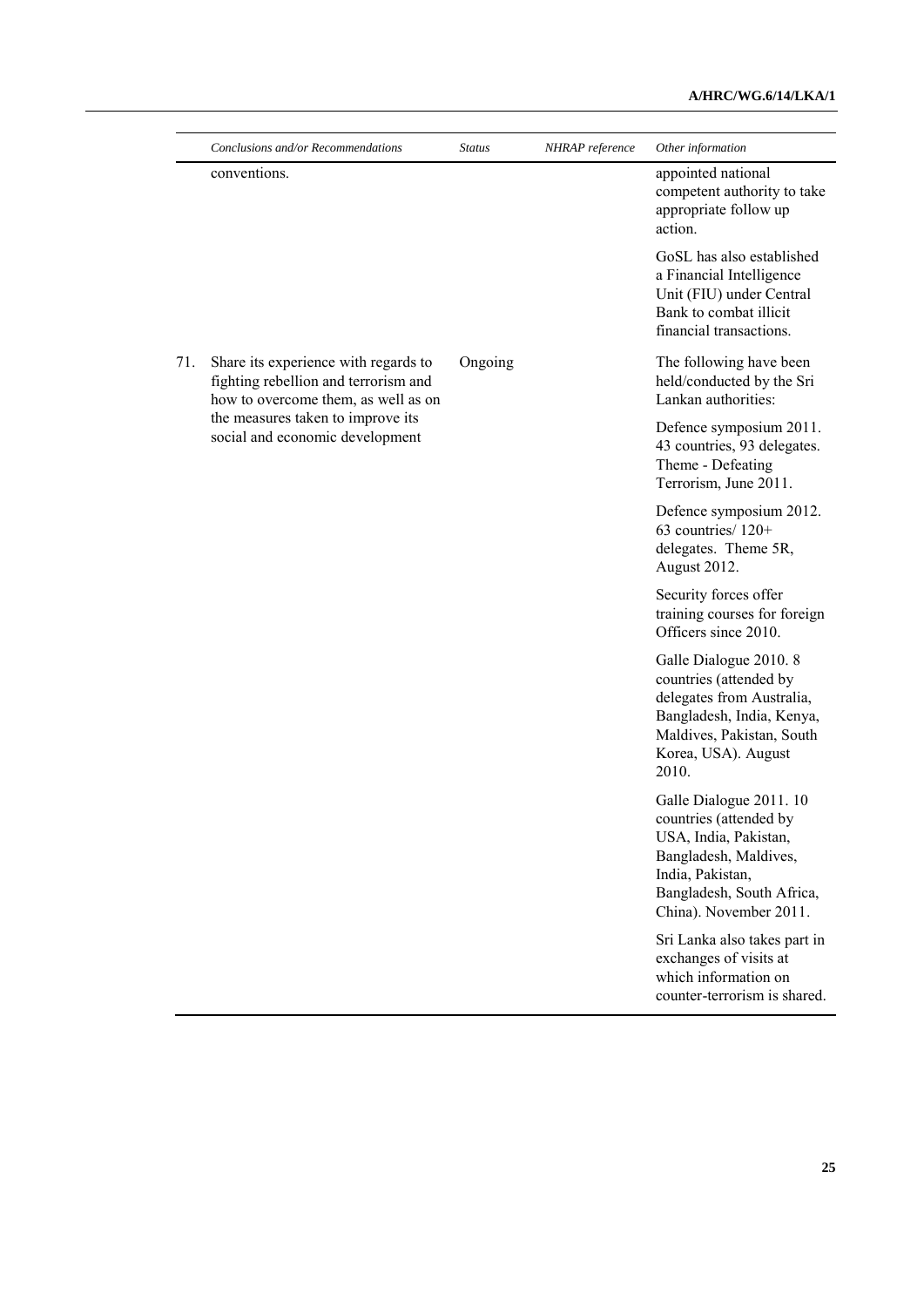# **VI. Identification of achievements, best practices, challenges and constraints in relation to the implementation of accepted recommendations and the development of human rights situations**

49. The lessons to be drawn from Sri Lanka"s national action planning experience as a follow up to the previous UPR outcome is that it enables the country to address all dimensions of human rights issues relevant to the country as well as harmonize internal processes together with external interactions in a seamless manner. A clear prioritization of activity and a collective effort mandated and led by the national Executive prevents duplication of effort and maximization of available resources for human rights promotion and protection. By basing its content on identified national priority areas while also taking into account external interactions in the field of human rights (UPR outcomes, treaty body recommendations and special procedure mechanisms" observations) this process enables Sri Lanka to adopt a holistic view of human rights related activity. It also enables the Government to more effectively monitor and evaluate progress periodically and facilitates participation in exercises such as the UPR and periodic reporting. Therefore the methodology adopted by Sri Lanka, after a suitable period of review and assessment, may be adapted and adopted as a best practice. The main challenge is that this approach requires the participation of many disparate government agencies as well as civil society input. Management and follow-up requires dedicated support and some commitment of resources.

## **VII. Key national priorities, initiatives and commitments undertaken**

50. The key national priorities in the field of human rights are to achieve a gradual improvement in the domestic promotion and protection of human rights by means of implementing the NHRAP. By way of an annual performance review, the Cabinet of Ministers will be advised of strengths and weaknesses in implementation and revisions and refinements of targets will be decided on by the Cabinet. Sri Lanka will keep the Human Rights Council apprised of latest developments on the ground as it has done since the inception of the Council in 2006. It is also expected that, at the appropriate time, the Human Rights Commission of Sri Lanka will be able to obtain Grade "A" status in light of recent legislative changes and the reconstitution of the Commission. Sri Lanka will also endeavour to meet its reporting obligations in a timely manner under the several international human rights instruments it is State Party to.

# **VIII. Expectations in terms of capacity-building and requests, if any, for technical assistance and support received**

51. The Cabinet of Ministers in its decision on implementation of the NHRAP – the overarching human rights programme in Sri Lanka – concluded that Government funds would be utilized for implementation of the Action Plan. However individual components may need to be supported, especially with regards to training and capacity building and individual implementing agencies may wish to have recourse to external support in keeping with Government policy at the relevant time and in accordance with the applicable legal/regulatory framework.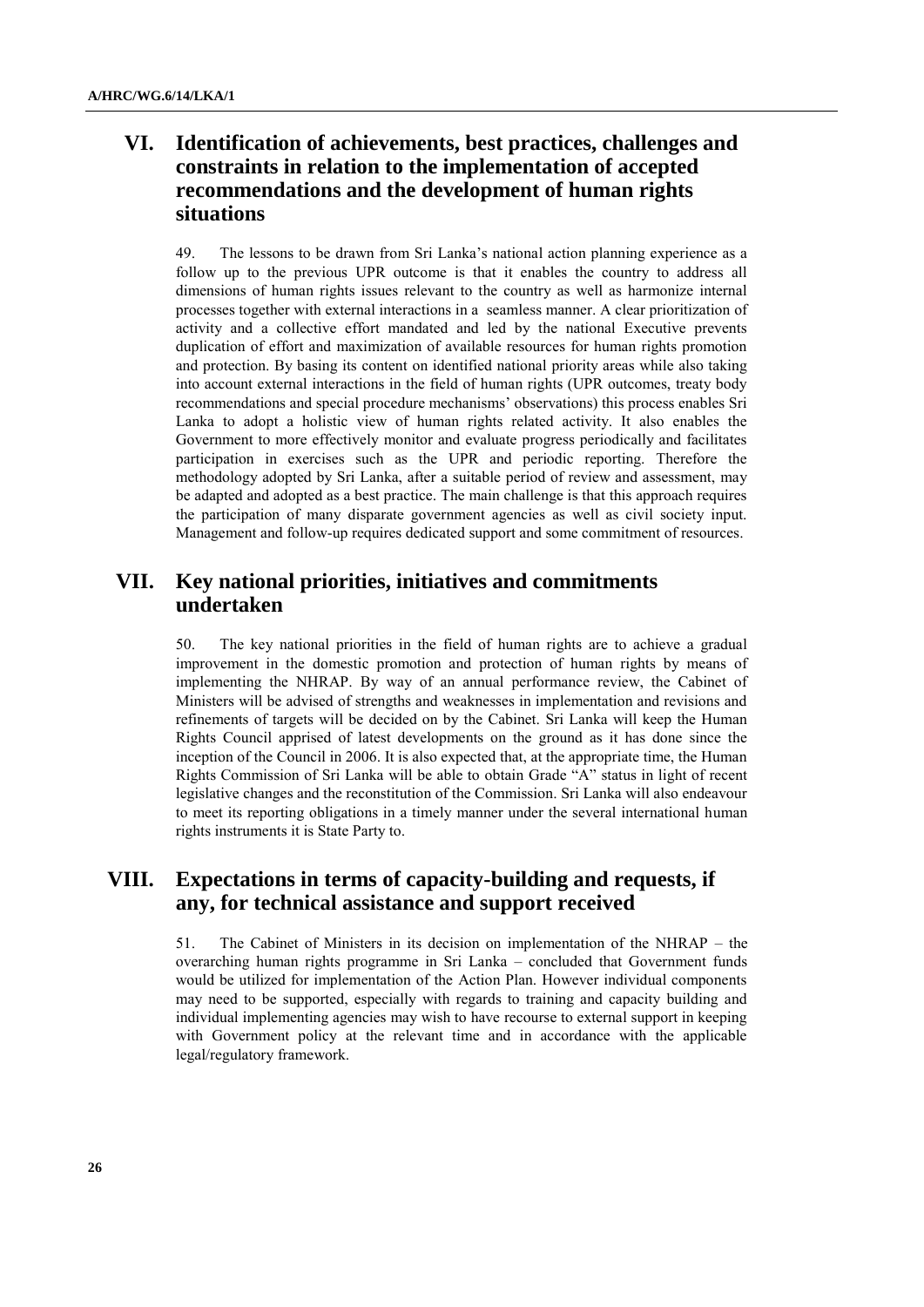# **IX. Conclusion**

52. Sri Lanka views its progress in the field of promotion and protection of human rights not only as an end in itself but as an indispensable component of peace building and reconciliation after a nearly 30 year conflict against terrorism. This is readily apparent from the observations and recommendations of the LLRC. Sri Lanka is also of the view that the equal enjoyment of human rights without discrimination is the best guarantee of nonrepetition of conflict. To this end the genuine and consistent commitment of the nation, her Government and her people to the realization of all rights: civil and political, economic, social and cultural including the right to development, is critical to future wellbeing and collective progress.

#### *Notes*

- 1 Pursuant to paragraph D 1. 15 (a) of the Annex to HRC Resolution 5/1 "Institution-building of the United Nations Human Rights Council" and paragraph II. 2 of Decision 17/119 adopted by the Council "Follow-up to the Human Rights Council resolution 16/21 with regard to the Universal Periodic Review".
- 2 Sri Lanka"s HDI value is above the mean of 0.630 for countries in the medium human development group and above the average of 0.548 for countries in South Asia. Sri Lanka has managed a consistent improvement in its HDI with values for the previous three years being: 2008 - 0.676; 2009 – 0.680; 2010 – 0.686. Sri Lanka with a value of 0.579 is also ahead in terms of inequality adjusted HDI when compared to the sub regional norm (South Asia has a value of 0.393) and countries with a similar level of medium human development (0.480). Between 1980 and 2011, Sri Lanka"s HDI value increased from 0.539 to 0.691, an increase of 28.0 per cent or average annual increase of about 0.8 per cent. The HDI is a summary measure for assessing long-term progress in three basic dimensions of human development: a long and healthy life, access to knowledge and a decent standard of living.
- <sup>3</sup> The CCHA was chaired by the Minister of Disaster Management and Human Rights with representatives from Ministries of Defence, Nation Building, Resettlement and Disaster Relief Services, Health, Education, and Foreign Affairs. The CGES and the Government Agents of the districts of the Northern Province together with the Ambassador of the United States and President of Co-chairs to the peace process, Representatives of the EU Presidency, Ambassador to Japan, UN Resident Coordinator, Heads of UN Agencies, Heads of ICRC and ECHO were also represented. The CCHA was kept fully apprised of the humanitarian situation developing on the ground and the measures taken by the Government to provide relief on an immediate, medium and a long term basis. Based on that feedback the CCHA provided policy guidelines.
- As at 31<sup>st</sup> May 2012 more than 434,679 anti-personnel mines, nearly 1400 anti-tank mines and nearly 369,311 Unexploded Ordnance Devices had been recovered.
- The demining programme was carefully conceived, and priority areas were chosen to maximise efficiency and enable the speedy return of the internally displaced. The first priority was to demine the towns and villages. The second priority was to demine the plantation areas and paddy fields. The last priority was accorded to the forested areas.Approximately 2% of contaminated land remains to be demined.
- <sup>6</sup> Sri Lanka has now been delisted by the UN Secretary-General from Annex II of the UN Security Council Resolution 1612, on Children and Armed Conflict. This is a result of the concerted efforts taken by the GoSL to investigate several cases on child recruitment and comply with the recommendations of the Security Council Working Group on Children and Armed Conflict and those of the UNSG"s Special Representative.
- $\frac{7}{1}$  The Report contains annexes, compiled following interviews with over 1,000 persons who gave evidence before the Commission, and over 5,000 submissions received. The proceedings were held in public unless exceptional circumstances required in camera proceedings. The LLRC Report, records material which is verifiable.
- <sup>8</sup> The LLRC has made several core recommendations amongst a larger number of 285 "Observations" and Recommendations", which have been broadly classified into four main groups, namely,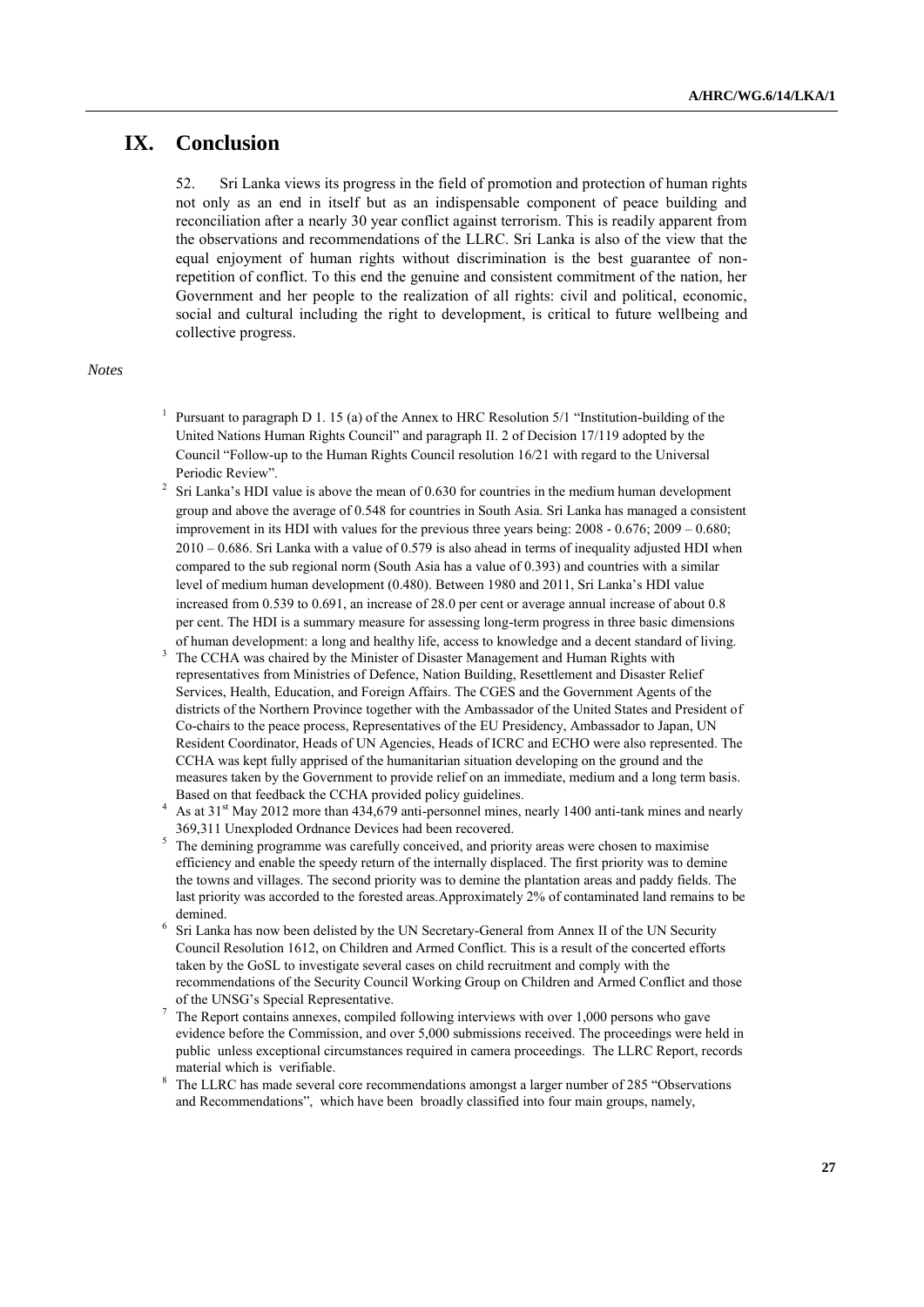- i. Recommendations relating to National Policy
- ii. Recommendations pertaining to the final phase of the conflict
- iii. Recommendations related to human rights and National Security concerns
- iv. Recommendations related to resettlement and development

The recommendations relating to resettlement and development have been broken up into issues pertaining to Reconciliation; Language policy; Education; Religion; Arts and culture; People to people contact; Vulnerable groups; Assistance to resettled families; Land issues; Refugees from India; Muslim IDPs; Sinhala IDPs ; Long term IDPs; Compensation and monetary relief ; Resettlement assistance; and Tamils of recent Indian origin.

- <sup>9</sup> The action plan matrix is now available at [www.priu.gov.lk](http://www.priu.gov.lk/)
- <sup>10</sup> The Task Force has identified the recommendations that have actually been implemented and those in which action is required to be taken. Following the approval of the Cabinet, the Task Force will discuss the process of implementation with key government agencies and all stakeholders. A mechanism will be set up for the supervision of the implementation of the recommendations and progress reported to the Cabinet.
- <sup>11</sup> It is proposed to set in place mediation boards in terms of Mediation (Special Provisions) Law to resolve disputes between owners who have paper titles and have been displaced and those who are in unlawful occupation, as an alternate dispute resolution mechanism.
- <sup>12</sup> For the purpose of facilitating further investigations, the material collected by and the recommendations made by the Commission of Inquiry to investigate and inquire into serious violations of Human Rights (Udalagama Commission), in relation to these two cases, has been submitted to the Inspector-General.
- <sup>13</sup> These two multi-pronged regional development programmes have been implemented to address immediate requirements in the North and East. The humanitarian assistance programme includes sectoral development initiatives, resettlement, economic and social development, growth and connectivity.
- <sup>14</sup> From 2005 to 2008 recruitment of Tamil officers to the Police was 396, from 2009 to 2011 it was 393, and in the first six months of 2012 it rose to 427. The total number of Tamil speaking police officers at present is 2,582 (of whom 2,181 are deployed in the North and East). In addition, several more persons with competence in Tamil (including ex-combatants) are being inducted into the Civil Defence Force which is a localized security force comprising personnel from within the District. The Army has recruited Tamil personnel as follows: 3 officers and 86 other ranks to its regular force and 1 officer and 27 other ranks into its volunteer force.
- <sup>15</sup> Language training for the police:
	- a. 3,424 Police Officials have been given Tamil language training 2009 2012.
- b. 409 Police Officials have been given English language trainings 2009 2012.
- <sup>16</sup> The Military has also received language training as follows:

Army: Full time Tamil language training courses for 15 Officers and 301 Other Ranks; Navy: Full time Tamil language training course for 8 Officers and 151 Sailors; Air Force: Full time Tamil language training courses for 15 Officers and 141 Other ranks; and General: Tamil language package introduced into the tri-forces and police training.

- <sup>17</sup> The Palaly airport which is to be upgraded, and the Kankesanthurai (KKS) harbour are located less than 10 kilometres from the Industrial Zone, thus providing additional logistical advantages to investors.
- <sup>18</sup> Many former LTTE combatants are now in active politics. The LTTE's one time Eastern Province Commander is a junior Cabinet Minister. A former LTTE child soldier, was the Chief Minister of the Eastern Province. A number of former LTTE cadres have also become members of local government bodies.
- <sup>19</sup> The Supreme Court in its Special Determination No. 01/2010 determined that the Bill may be passed into law by being approved by the special majority required by the Constitution.
- <sup>20</sup> Multi-party discussions and analysis revealed that the arrangements under the 17th Amendment were insufficient to guarantee against political influence impacting upon appointments, as members of the erstwhile Constitutional Council were themselves nominees of leaders of political parties.
- <sup>21</sup> The motion was adopted by Parliament and Government has already nominated its members to the PSC and is awaiting the nomination of members representing the opposition, after which its sittings can commence.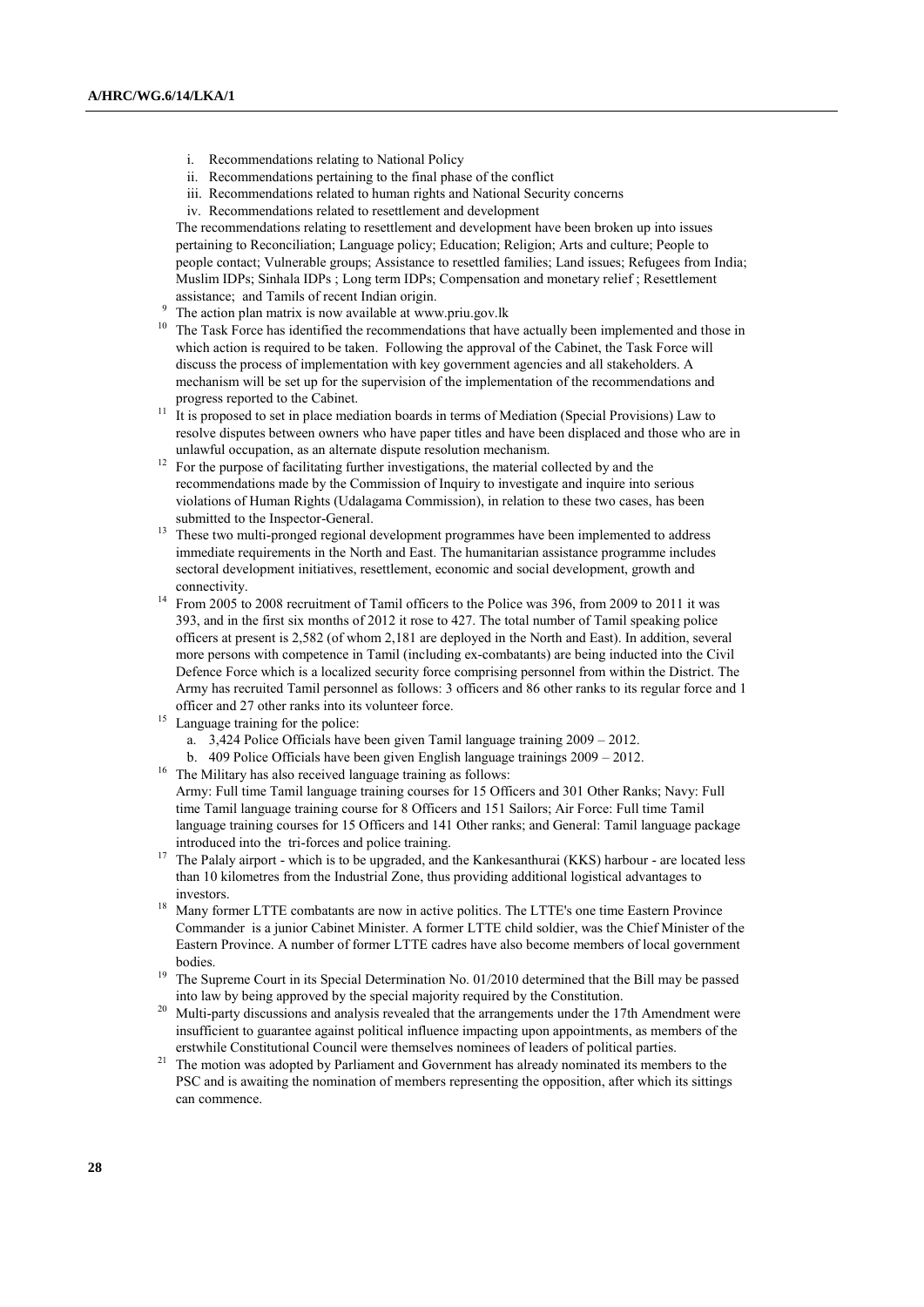- <sup>22</sup> Emergency was re-imposed after the assassination of the then Foreign Minister in August 2005.<br><sup>23</sup> The NUD AD eddresses 08 areas via sivil and political rights (CDD) assassmin social and sulti
- The NHRAP addresses 08 areas, viz, civil and political rights (CPR), economic, social, and cultural rights (ESCR), children's rights, labour rights, migrant worker rights, the prevention of torture (PoT), women"s rights and the rights of IDPs. An inter-ministerial committee on human rights has been established that will oversee its implementation and action is being taken to act upon other identified initiatives in keeping with the stipulated time frames. At the operational level, a body of senior officials of key institutions has been charged with overseeing implementation in line with their respective mandates and a dedicated unit has been established to support the various oversight mechanisms.
- <sup>24</sup> Examples of implementation of significant activities include the preparation of draft legislation on occupational safety, health and welfare at work by the Ministry of Labour and Labour Relations (Labour Rights), directives issued by the Police Department to ensure physical safety of persons taken into custody and the provision of access to legal counsel as of right (Prevention of Torture), the adoption and implementation of a national Trilingual policy as well as the enhancement of scope and reach of national vocational qualification (NVQ) by the Tertiary and Vocational Education Commission (Economic Social and Cultural Rights), accelerated demining and awareness raising among IDPs of risks due to mines and unexploded ordnance (UXO) (Rights of IDPs), implementation of the national action plan supporting the Prevention of Domestic Violence Act of 2005 (Rights of Women), strengthening capacity to support Child Helpline (Rights of Children), establishment by the Sri Lanka Police Department of a special unit to combat human smuggling and trafficking (Rights of Migrant Workers), completion of review and improvement of training syllabus and period of training for police officers including more emphasis on human rights and language training (especially Tamil language training) (Civil and Political Rights).
- <sup>25</sup> Available at [http://www.statistics.gov.lk/PopHouSat/VitalStatistics/EVE2011\\_FinalReport.pdf](http://www.statistics.gov.lk/PopHouSat/VitalStatistics/EVE2011_FinalReport.pdf) (last accessed 12 July 2012).
- <sup>26</sup> The principal poverty alleviation programme which saw a commitment of Rs. 9.5 billion benefiting approximately 1.6 million persons. Consistent investment in ths programme has seen the poverty headcount ratio drop from 22 percent in 2002 to 8.9 percent by 2009/10.
- $^{27}$  In 2011 the Government spent approximately 42 billion on fertilizer subsidies the biggest single item of welfare expenditure. The subsidy has important implications for agriculture, livelihoods and food security.
- $^{28}$  The several phases of the criminal justice system sought to be expedited are, (i) the conduct of criminal investigations by the police; (ii) conduct of forensic investigations by the judicial medical service and reporting; (iii) consideration of the institution of criminal proceedings by the Attorney-General and the institution of criminal proceedings; and (iv) the conduct of the trial. Time frames have been specified for each of these phases.
- <sup>29</sup> The project is presently being implemented as a pilot activity in the Western Province (High Court zone of Gampaha), North Central Province (HC zones of Anuradhapura and Polonnaruwa), Eastern Province (HC zone of Batticaloa) and the Northern Province (HC zone of Jaffna). The implementation of the project is monitored by a National Steering Committee headed by the Secretary Justice and involves the participation of representatives of the Attorney-General, Inspector General of Police, Chairman of the NCPA, Secretary to the Ministry of Health and a UNICEF representative.
- <sup>30</sup> IGP's Circular 2328/2011 dated 29 December 2011 (Safety of Persons in Police Custody).
- <sup>31</sup> Extraordinary Gazette Notification 1758/36 dated 18 May 2012.
- <sup>32</sup> 1,602 Police Officials have been trained on Crime Investigations and Prosecution Procedures, 2009 -2012; Divisional Prosecution Units are headed by Assistant Superintendents of Police and have been established in the nine Provinces since 2009; three special high courts have been established in Anuradhapura, Vavuniya and Colombo to expedite terrorism related cases.
- <sup>33</sup> Training in human rights and international humanitarian law have been continuously conducted for the armed services and police. During the reporting period, some of the relevant training provided includes: Army: Dedicated IHL / HRL courses 33. 251 Officers and 346 Other Ranks; Other related programmes 1,020. 10,449 Officers and 96,087 Other Ranks; c. Other seminars (ICRC/HRCSL) - 169 attended by 2,589 Officers and 13,947 Other Ranks; Navy: 658 HR training courses during 2011. 127 Officers and 18, 532 Sailors have been trained; Air Force: 26 HR training courses in 2011. 219 Officers and 4,743 Other Ranks have been trained; Police: human rights training courses from 2009 - 2012. 1,173 Police Officials have been trained.